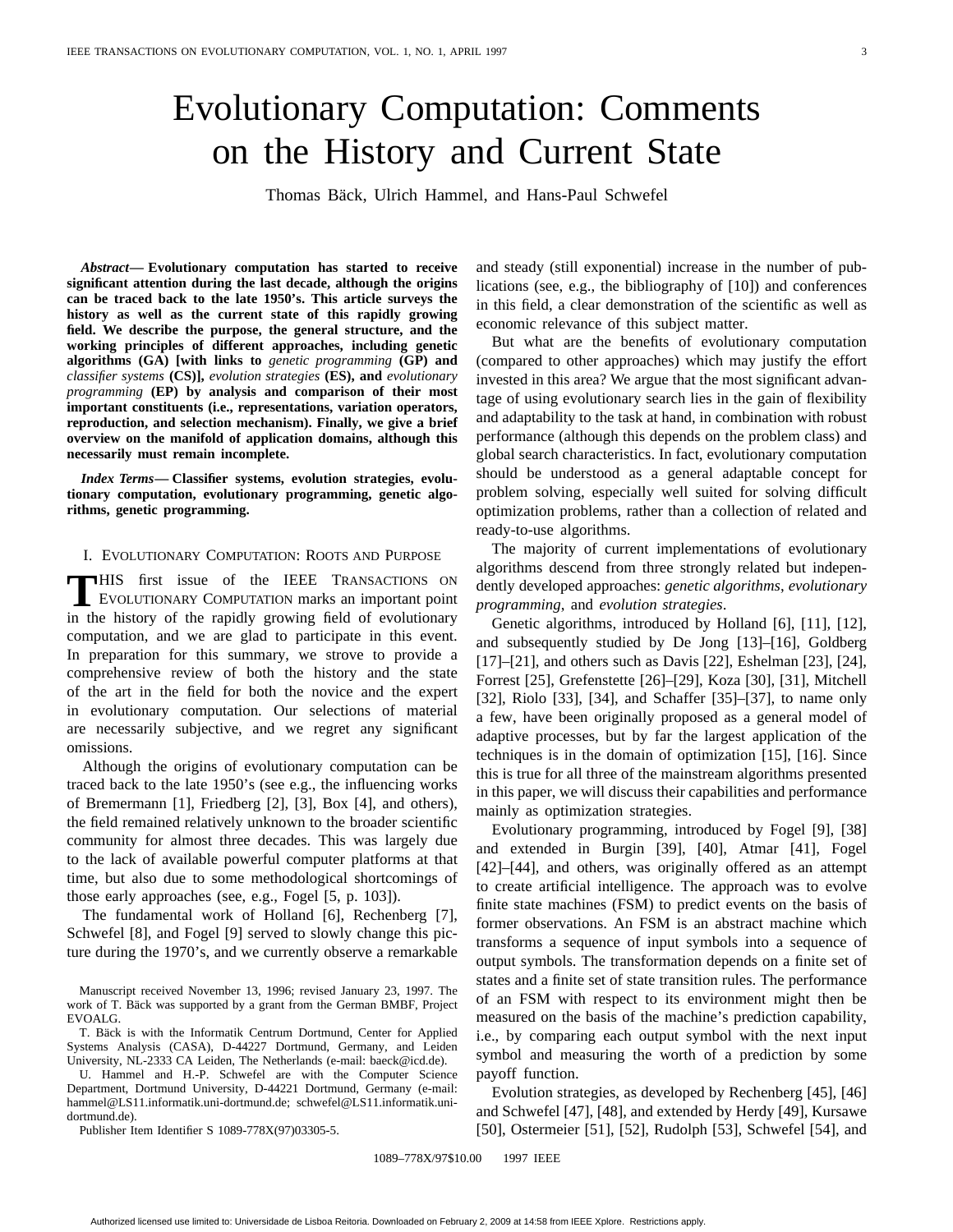others, were initially designed with the goal of solving difficult discrete and continuous, mainly experimental [55], parameter optimization problems.

During the 1980's, advances in computer performance enabled the application of evolutionary algorithms to solve difficult real-world optimization problems, and the solutions received a broader audience. In addition, beginning in 1985, international conferences on the techniques were offered (mainly focusing on genetic algorithms [56]–[61], with an early emphasis on evolutionary programming [62]–[66], as small workshops on theoretical aspects of genetic algorithms [67]–[69], as a genetic programming conference [70], with the general theme of problem solving methods gleaned from nature [71]–[74], and with the general topic of evolutionary computation [75]–[78]). But somewhat surprisingly, the researchers in the various disciplines of evolutionary computation remained isolated from each other until the meetings in the early 1990's [59], [63], [71].

The remainder of this paper is intended as an overview of the current state of the field. We cannot claim that this overview is close to complete. As good starting points for further studies we recommend [5], [18], [22], [31], [32], [48], and [79]–[82]. In addition moderated mailing lists<sup>1</sup> and newsgroups<sup>2</sup> allow one to keep track of current events and discussions in the field.

In the next section we describe the application domain of evolutionary algorithms and contrast them with the traditional approach of mathematical programming.

## II. OPTIMIZATION, EVOLUTIONARY COMPUTATION, AND MATHEMATICAL PROGRAMMING

In general, an optimization problem requires finding a setting  $\vec{x} \in M$  of free parameters of the system under consideration, such that a certain quality criterion  $f: M \to \mathbb{R}$ (typically called the *objective function*) is maximized (or, equivalently, minimized)

$$
f(\vec{x}) \to \max. \tag{1}
$$

The objective function might be given by real-world systems of arbitrary complexity. The solution to the *global* optimization problem (1) requires finding a vector  $\vec{x}^*$  such that  $\forall \vec{x} \in M$ :  $f(\vec{x}) \leq f(\vec{x}^*) = f^*$ . Characteristics such as *multimodality*, i.e., the existence of several *local maxima*  $\vec{x}'$ with

$$
\exists \varepsilon > 0: \forall \vec{x} \in M: \rho(\vec{x}, \vec{x}') < \varepsilon \Rightarrow f(\vec{x}) \le f(\vec{x}') \qquad (2)
$$

(where  $\rho$  denotes a distance measure on  $M$ ), *constraints*, i.e., restrictions on the set M by functions  $g_i: M \to \mathbb{R}$  such that the set of *feasible* solutions  $F \subseteq M$  is only a subset of the domain of the variables

$$
F = \{ \vec{x} \in M \mid g_j(\vec{x}) \ge 0 \,\forall j \}
$$
 (3)

and other factors, such as large dimensionality, strong nonlinearities, nondifferentiability, and noisy and time-varying

1For example, GA-List-Request@AIC.NRL.NAVY.MIL and EP-List-Request@magenta.me.fau.edu.

2For example, comp.ai.genetic.

objective functions, frequently lead to difficult if not unsolvable optimization tasks (see [83, p. 6]). But even in the latter case, the identification of an improvement of the currently known best solution through optimization is often already a big success for practical problems, and in many cases evolutionary algorithms provide an efficient and effective method to achieve this.

Optimization problems occur in many technical, economic, and scientific projects, like cost-, time-, and risk-minimization or quality-, profit-, and efficiency-maximization [10], [22] (see also [80, part G]). Thus, the development of general strategies is of great value.

In real-world situations the objective function  $f$  and the constraints  $g_i$  are often not analytically treatable or are even not given in closed form, e.g., if the function definition is based on a simulation model [84], [85].

The traditional approach in such cases is to develop a formal model that resembles the original functions close enough but is solvable by means of traditional mathematical methods such as linear and nonlinear programming. This approach most often requires simplifications of the original problem formulation. Thus, an important aspect of mathematical programming lies in the design of the formal model.

No doubt, this approach has proven to be very successful in many applications, but has several drawbacks which motivated the search for novel approaches, where evolutionary computation is one of the most promising directions. The most severe problem is that, due to oversimplifications, the computed solutions do not solve the original problem. Such problems, e.g., in the case of simulation models, are then often considered unsolvable.

The fundamental difference in the evolutionary computation approach is to adapt the method to the problem at hand. In our opinion, evolutionary algorithms should not be considered as off-the-peg, ready-to-use algorithms but rather as a general concept which can be tailored to most of the real-world applications that often are beyond solution by means of traditional methods. Once a successful EC-framework has been developed it can be incrementally adapted to the problem under consideration [86], to changes of the requirements of the project, to modifications of the model, and to the change of hardware resources.

#### III. THE STRUCTURE OF AN EVOLUTIONARY ALGORITHM

Evolutionary algorithms mimic the process of natural evolution, the driving process for the emergence of complex and well-adapted organic structures. To put it succinctly and with strong simplifications, evolution is the result of the interplay between the creation of new genetic information and its evaluation and selection. A single individual of a population is affected by other individuals of the population (e.g., by food competition, predators, and mating), as well as by the environment (e.g., by food supply and climate). The better an individual performs under these conditions the greater is the chance for the individual to live for a longer while and generate offspring, which in turn inherit the (disturbed) parental genetic information. Over the course of evolution, this leads to a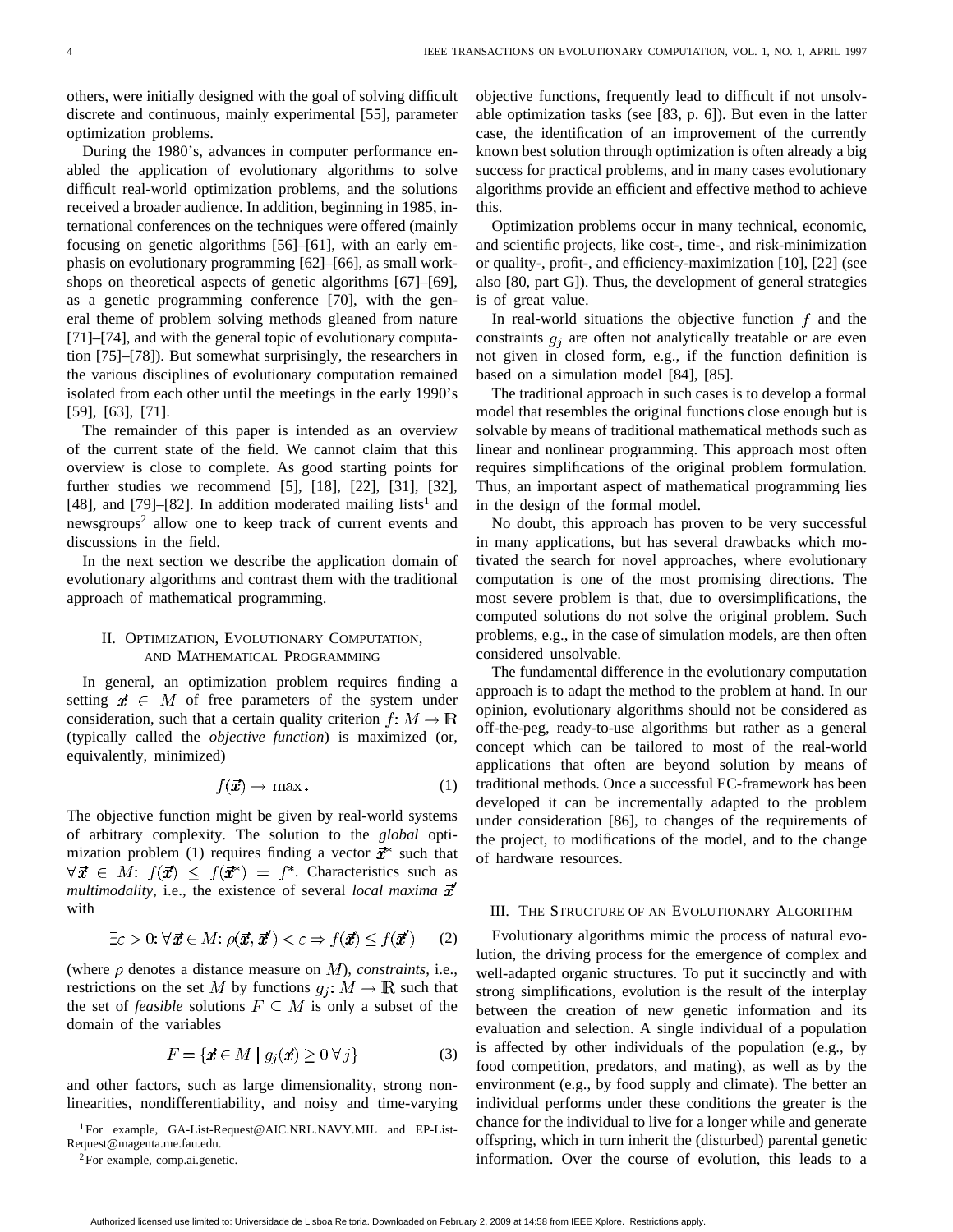penetration of the population with the genetic information of individuals of above-average fitness. The nondeterministic nature of reproduction leads to a permanent production of novel genetic information and therefore to the creation of differing offspring (see [5], [79], and [87] for more details).

This neo-Darwinian model of organic evolution is reflected by the structure of the following general evolutionary algorithm.

*Algorithm 1:*

 $t := 0;$ initialize  $P(t)$ ; evaluate  $P(t)$ ; **while not** terminate **do**  $P'(t)$ := variation  $[P(t)]$ ; evaluate  $[P'(t)]$ ;  $P(t+1)$ := select  $[P'(t) \cup Q]$ ;  $t:=t+1;$ **od**

In this algorithm,  $P(t)$  denotes a population of  $\mu$  individuals at generation  $t$ .  $Q$  is a special set of individuals that might be considered for selection, e.g.,  $Q = P(t)$  (but  $Q =$  $\emptyset$  is possible as well). An offspring population  $P'(t)$  of size  $\lambda$  is generated by means of variation operators such as recombination and/or mutation (but others such as inversion [11, pp. 106–109] are also possible) from the population  $P(t)$ . The offspring individuals are then evaluated by calculating the objective function values  $f(\vec{x}_k)$  for each of the solutions  $\vec{x}_k$ represented by individuals in  $P'(t)$ , and selection based on the fitness values is performed to drive the process toward better solutions. It should be noted that  $\lambda = 1$  is possible, thus including so-called *steady-state* selection schemes [88], [89] if used in combination with  $Q = P(t)$ . Furthermore, by choosing  $1 \leq \lambda \leq \mu$  an arbitrary value of the *generation gap* [90] is adjustable, such that the transition between strictly generational and steady-state variants of the algorithm is also taken into account by the formulation offered here. It should also be noted that  $\lambda > \mu$ , i.e., a reproduction surplus, is the normal case in nature.

## IV. DESIGNING AN EVOLUTIONARY ALGORITHM

As mentioned, at least three variants of evolutionary algorithms have to be distinguished: genetic algorithms, evolutionary programming, and evolution strategies. From these ("canonical") approaches innumerable variants have been derived. Their main differences lie in:

- the representation of individuals;
- the design of the variation operators (mutation and/or recombination);
- the selection/reproduction mechanism.

In most real-world applications the search space is defined by a set of objects, e.g., processing units, pumps, heaters, and coolers of a chemical plant, each of which have different parameters such as energy consumption, capacity, etc. Those parameters which are subject to optimization constitute the so-called *phenotype space*. On the other hand the genetic



Fig. 1. The relation of genotype space and phenotype space [5, p. 39].

operators often work on abstract mathematical objects like binary strings, the *genotype space*. Obviously, a mapping or coding function between the phenotype and genotype space is required. Fig. 1 sketches the situation (see also [5, pp. 38–43]).

In general, two different approaches can be followed. The first is to choose one of the standard algorithms and to design a decoding function according to the requirements of the algorithm. The second suggests designing the representation as close as possible to the characteristics of the phenotype space, almost avoiding the need for a decoding function.

Many empirical and theoretical results are available for the standard instances of evolutionary algorithms, which is clearly an important advantage of the first approach, especially with regard to the reuse and parameter setting of operators. On the other hand, a complex coding function may introduce additional nonlinearities and other mathematical difficulties which can hinder the search process substantially [79, pp. 221–227], [82, p. 97].

There is no general answer to the question of which one of the two approaches mentioned above to follow for a specific project, but many practical applications have shown that the best solutions could be found after imposing substantial modifications to the standard algorithms [86]. We think that most practitioners prefer natural, problem-related representations. Michalewicz [82, p. 4] offers:

It seems that a "natural" representation of a potential solution for a given problem plus a family of applicable "genetic" operators might be quite useful in the approximation of solutions of many problems, and this nature-modeled approach ... is a promising direction for problem solving in general.

Furthermore, many researchers also use hybrid algorithms, i.e., combinations of evolutionary search heuristics and traditional as well as knowledge-based search techniques [22, p. 56], [91], [92].

It should be emphasized that all this becomes possible because the requirements for the application of evolutionary heuristics are so modest compared to most other search techniques. In our opinion, this is one of the most important strengths of the evolutionary approach and one of the rea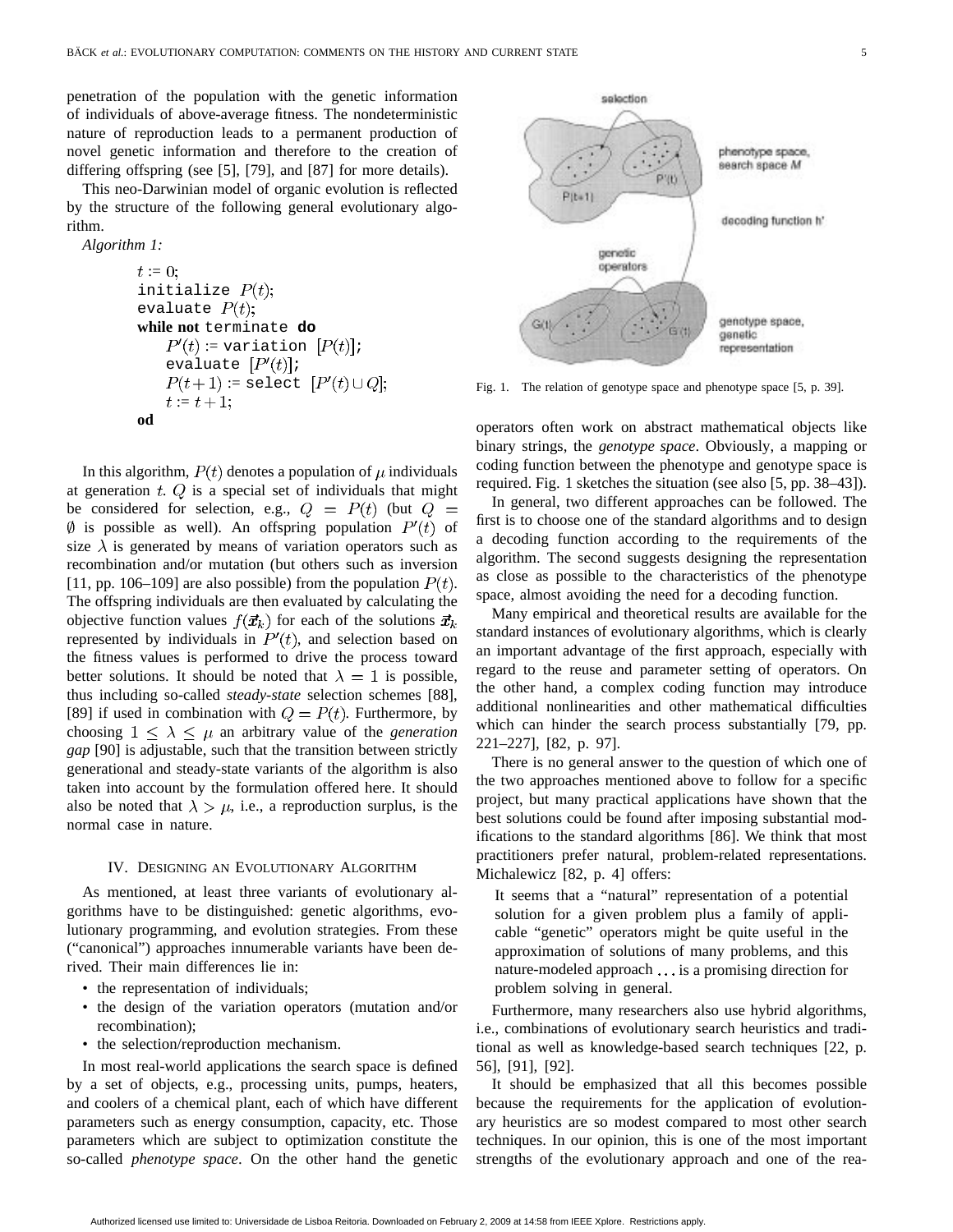sons for the popularity evolutionary computation has gained throughout the last decade.

#### *A. The Representation*

Surprisingly, despite the fact that the representation problem, i.e., the choice or design of a well-suited genetic representation for the problem under consideration, has been described by many researchers [82], [93], [94] only few a publications explicitly deal with this subject except for specialized research directions such as *genetic programming* [31], [95], [96] and the evolution of neural networks [97], [98].

Canonical genetic algorithms use a binary representation of individuals as fixed-length strings over the alphabet  $\{0, 1\}$ [11], such that they are well suited to handle pseudo-Boolean optimization problems of the form

$$
f: \{0, 1\}^{\ell} \to \mathbb{R}.\tag{4}
$$

Sticking to the binary representation, genetic algorithms often enforce the utilization of encoding and decoding functions  $h: M \to \{0, 1\}^{\ell}$  and  $h': \{0, 1\}^{\ell} \to M$  that facilitate mapping solutions  $\vec{x} \in M$  to binary strings  $h(\vec{x}) \in \{0, 1\}^{\ell}$  and vice versa, which sometimes requires rather complex mappings  $h$ and  $h'$ . In case of continuous parameter optimization problems, for instance, genetic algorithms typically represent a realvalued vector  $\vec{x} \in \mathbb{R}^n$  by a binary string  $\vec{y} \in \{0, 1\}^{\ell}$  as follows: the binary string is logically divided into  $n$  segments of equal length  $\ell'$  (i.e.,  $\ell = n \cdot \ell'$ ), each segment is decoded to yield the corresponding integer value, and the integer value is in turn linearly mapped to the interval  $[u_i, v_i] \subset \mathbb{R}$ (corresponding with the  $i$ th segment of the binary string) of real values [18].

The strong preference for using binary representations of solutions in genetic algorithms is derived from *schema theory* [11], which analyzes genetic algorithms in terms of their expected schema sampling behavior under the assumption that mutation and recombination are detrimental. The term *schema* denotes a similarity template that represents a subset of  $\{0, 1\}^{\ell}$ , and the *schema theorem* of genetic algorithms offers that the canonical genetic algorithm provides a near-optimal sampling strategy (in terms of minimizing expected losses) for schemata by increasing the number of well-performing, short (i.e., with small distance between the left-most and rightmost defined position), and low-order (i.e., with few specified bits) schemata (so-called building blocks) over subsequent generations (see [18] for a more detailed introduction to the schema theorem). The fundamental argument to justify the strong emphasis on binary alphabets is derived from the fact that the number of schemata is maximized for a given finite number of search points under a binary alphabet [18, pp. 40–41]. Consequently, the schema theory presently seems to favor binary representations of solutions (but see [99] for an alternative view and [100] for a transfer of schema theory to S-expression representations used in genetic programming).

Practical experience, as well as some theoretical hints regarding the binary encoding of continuous object variables [101]–[105], however, indicate that the binary representation has some disadvantages. The coding function might introduce an additional multimodality, thus making the combined objective function  $f = f' \circ h'$  (where  $f' : M \to \mathbb{R}$ ) more complex than the original problem  $f'$  was. In fact, the schema theory relies on approximations [11, pp. 78–83] and the optimization criterion to minimize the *overall* expected loss (corresponding to the sum of all fitness values of all individuals ever sampled during the evolution) rather than the criterion to maximize the best fitness value ever found [15]. In concluding this brief excursion into the theory of canonical genetic algorithms, we would like to emphasize the recent work by Vose [106]–[109] and others [110], [111] on modeling genetic algorithms by Markov chain theory. This approach has already provided a remarkable insight into their convergence properties and dynamical behavior and led to the development of so-called *executable models* that facilitate the direct simulation of genetic algorithms by Markov chains for problems of sufficiently small dimension [112], [113].

In contrast to genetic algorithms, the representation in *evolution strategies* and *evolutionary programming* is directly based on real-valued vectors when dealing with continuous parameter optimization problems of the general form

$$
f: M \subseteq \mathbb{R}^n \to \mathbb{R}.\tag{5}
$$

Both methods have originally been developed and are also used, however, for combinatorial optimization problems [42], [43], [55]. Moreover, since many real-world problems have complex search spaces which cannot be mapped "canonically" to one of the representations mentioned so far, many strategy variants, e.g., for integer [114], mixed-integer [115], structure optimization [116], [117], and others [82, ch. 10], have been introduced in the literature, but exhaustive comparative studies especially for nonstandard representations are still missing. The actual development of the field is characterized by a progressing integration of the different approaches, such that the utilization of the common labels "genetic algorithm," "evolution strategy," and "evolutionary programming" might be sometimes even misleading.

## *B. Mutation*

Of course, the design of variation operators has to obey the mathematical properties of the chosen representation, but there are still many degrees of freedom.

Mutation in genetic algorithms was introduced as a dedicated "background operator" of small importance (see [11, pp. 109–111]). Mutation works by inverting bits with very small probability such as  $p_m = 0.001$  [13],  $p_m \in [0.005, 0.01]$ [118], or  $p_m = 1/\ell$  [119], [120]. Recent studies have impressively clarified, however, that much larger mutation rates, decreasing over the course of evolution, are often helpful with respect to the convergence reliability and velocity of a genetic algorithm [101], [121], and that even self-adaptive mutation rates are effective for pseudo-Boolean problems [122]–[124].

Originally, mutation in evolutionary programming was implemented as a random change (or multiple changes) of the description of the finite state machines according to five different modifications: change of an output symbol, change of a state transition, addition of a state, deletion of a state, or change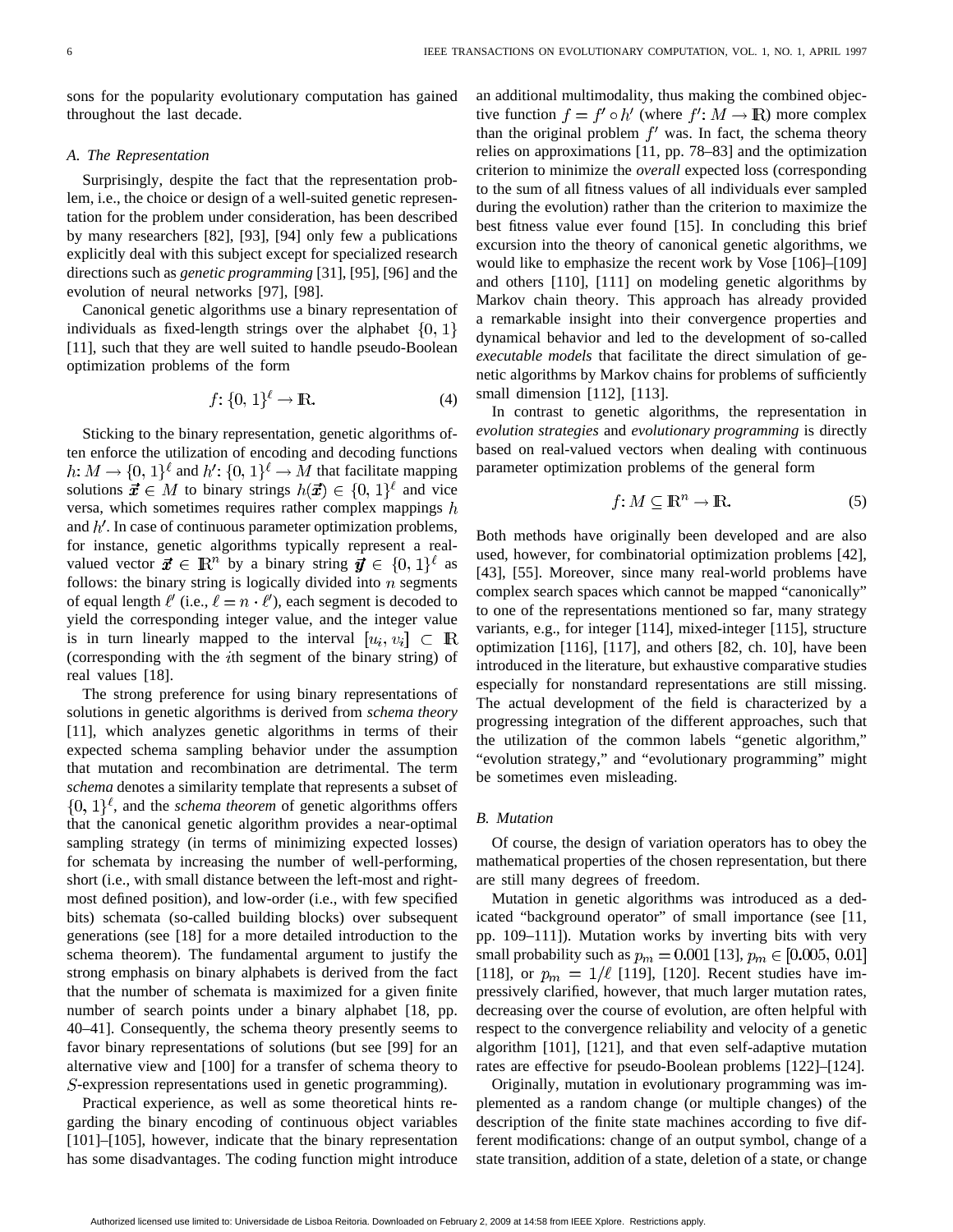

Fig. 2. Two-dimensional contour plot of the effect of the mutation operator in case of self-adaptation of (a) a single step size, (b) n step sizes, and (c) covariances.  $x^*$  denotes the optimizer. The ellipses represent one line of equal probability to place an offspring that is generated by mutation from the parent individual located at the center of the ellipses. Five sample individuals are shown in each of the plots.

of the initial state. The mutations were typically performed with uniform probability, and the number of mutations for a single offspring was either fixed or also chosen according to a probability distribution. Currently, the most frequently used mutation scheme as applied to real-valued representations is very similar to that of evolution strategies.

In evolution strategies, the individuals consist of object variables  $x_i \in \mathbb{R}$   $(1 \leq i \leq n)$  and so-called *strategy parameters*, which are discussed in the next section. Mutation is then performed independently on each vector element by adding a normally distributed random value with expectation zero and standard deviation  $\sigma$  (the notation  $N_i(\cdot, \cdot)$  indicates that the random variable is sampled anew for each value of the index  $i$ )

$$
x_i' = x_i + \sigma \cdot N_i(0, 1). \tag{6}
$$

This raises the question of how to control the so-called step size  $\sigma$  of (6), which is discussed in the next section.

## *C. Self-Adaptation*

In [125] Schwefel introduced an endogenous mechanism for step-size control by incorporating these parameters into the representation in order to facilitate the evolutionary *selfadaptation* of these parameters by applying evolutionary operators to the object variables and the strategy parameters for mutation at the same time, i.e., searching the space of solutions and strategy parameters simultaneously. This way, a suitable adjustment and diversity of mutation parameters should be provided under arbitrary circumstances.

More formally, an individual  $\vec{a} = (\vec{x}, \vec{\sigma})$  consists of object variables  $\vec{x} \in \mathbb{R}^n$  and strategy parameters  $\vec{\sigma} \in \mathbb{R}^n_+$ . The mutation operator works by adding a normally distributed random vector  $\vec{z} \in \mathbb{R}^n$  with  $z_i \sim N(0, \sigma_i^2)$  (i.e., the components of  $\vec{z}$  are normally distributed with expectation zero and variance  $\sigma_i^2$ ).

The effect of mutation is now defined as

$$
\sigma_i' = \sigma_i \cdot \exp\left[\tau' \cdot N(0, 1) + \tau \cdot N_i(0, 1)\right] \tag{7}
$$

$$
x_i' = x_i + \sigma_i' \cdot N_i(0, 1)
$$

where  $\tau' \propto (\sqrt{2n})^{-1}$  and  $\tau \propto (\sqrt{2\sqrt{n}})^{-1}$ .

This mutation scheme, which is most frequently used in evolution strategies, is schematically depicted (for  $n = 2$ )

in the middle of Fig. 2. The locations of equal probability density for descendants are concentric hyperellipses (just one is depicted in Fig. 2) around the parental midpoint. In the case considered here, i.e., up to  $n$  variances, but no covariances, the axes of the hyperellipses are congruent with the coordinate axes.

Two modifications of this scheme have to be mentioned: a simplified version uses just one step-size parameter for all of the object variables. In this case the hyperellipses are reduced to hyperspheres, as depicted in the left part of Fig. 2. A more elaborate *correlated mutation* scheme allows for the rotation of hyperellipses, as shown in the right part of Fig. 2. This mechanism aims at a better adaptation to the topology of the objective function (for details, see [79]).

The settings for the *learning rates*  $\tau$  and  $\tau'$  are recommended as upper bounds for the choice of these parameters (see [126, pp. 167–168]), but one should have in mind that, depending on the particular topological characteristics of the objective function, the optimal setting of these parameters might differ from the values proposed. For the case of one selfadaptable step size, however, Beyer has recently theoretically shown that, for the sphere model (a quadratic bowl), the setting  $\tau_0 \propto 1/\sqrt{n}$  is the optimal choice, maximizing the convergence velocity [127].

The amount of information included into the individuals by means of the self-adaptation principle increases from the simple case of one standard deviation up to the order of  $n<sup>2</sup>$  additional parameters, which reflects an enormous degree of freedom for the *internal models* of the individuals. This growing degree of freedom often enhances the global search capabilities of the algorithm at the cost of the expense in computation time, and it also reflects a shift from the precise *adaptation* of a few strategy parameters (as in case of one step size) to the exploitation of a large *diversity* of strategy parameters. In case of correlated mutations, Rudolph [128] has shown that an approximation of the Hessian could be computed with an upper bound of  $\mu + \lambda = (n^2 + 3n + 4)/2$ on the population size, but the typical population sizes  $\mu = 15$ and  $\lambda = 100$ , independently of *n*, are certainly not sufficient to achieve this.

The choice of a logarithmic normal distribution for the modification of the standard deviations  $\sigma_i$  is presently also acknowledged in evolutionary programming literature

(8)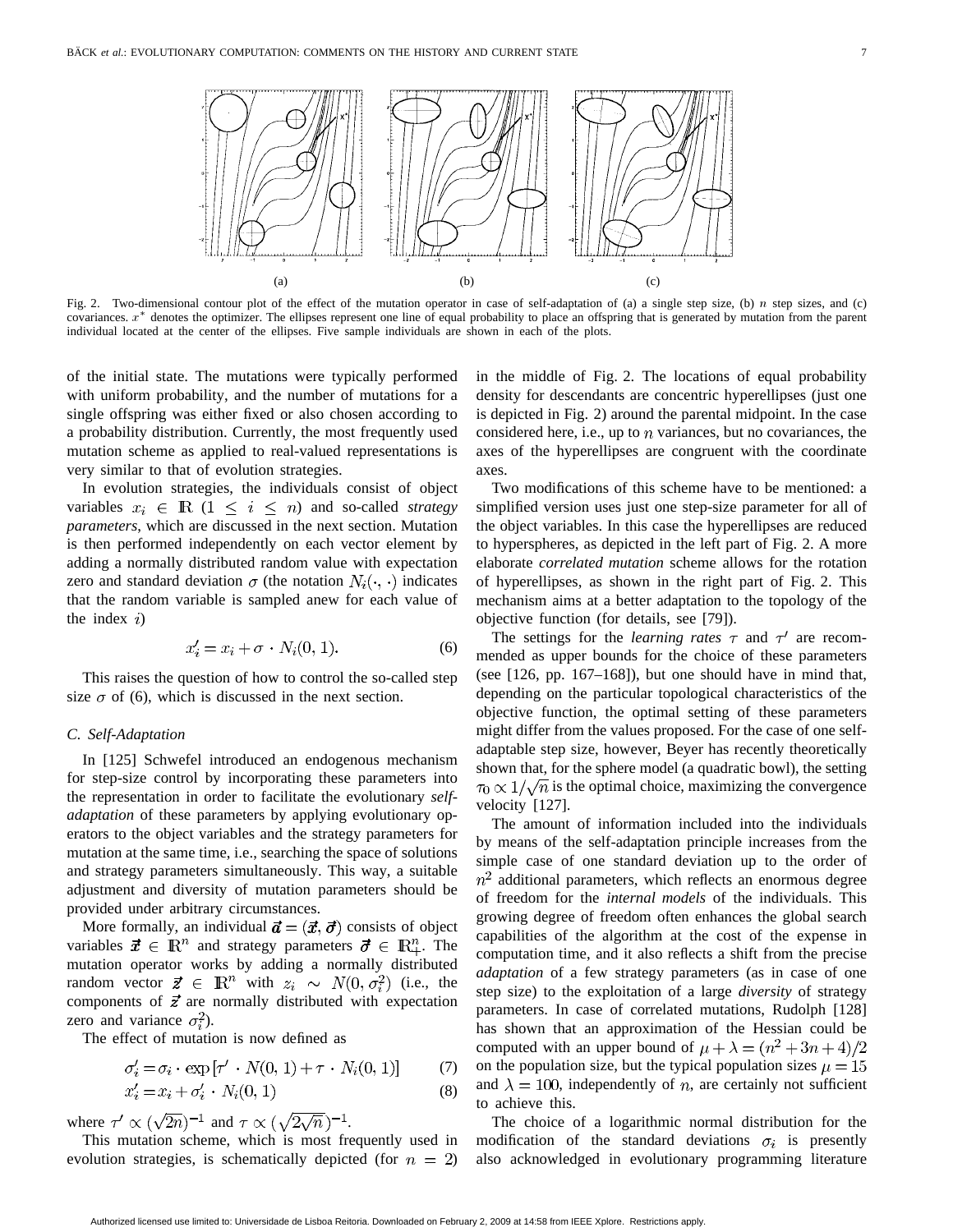[129]–[131]. Extensive empirical investigations indicate some advantage of this scheme over the original additive selfadaptation mechanism introduced independently (but about 20 years later than in evolution strategies) in evolutionary programming [132] where

$$
\sigma_i' = \sigma_i \cdot [1 + \alpha \cdot N(0, 1)] \tag{9}
$$

(with a setting of  $\alpha \approx 0.2$  [131]). Recent preliminary investigations indicate, however, that this becomes reversed when noisy objective functions are considered, where the additive mechanism seems to outperform multiplicative modifications [133].

A study by Gehlhaar and Fogel [134] also indicates that the order of the modifications of  $x_i$  and  $\sigma_i$  has a strong impact on the effectiveness of self-adaptation: It appears important to mutate the standard deviations first and to use the mutated standard deviations for the modification of object variables. As the authors point out in that study, the reversed mechanism might suffer from generating offspring that have useful object variable vectors but poor strategy parameter vectors because these have not been used to determine the position of the offspring itself.

More work needs to be performed, however, to achieve any clear understanding of the general advantages or disadvantages of one self-adaptation scheme compared to the other mechanisms. A recent theoretical study by Beyer presents a first step toward this goal [127]. In this work, the author shows that the self-adaptation principle works for a variety of different probability density functions for the modification of the step size, i.e., it is an extremely robust mechanism. Moreover, [127] clarifies that (9) is obtained from the corresponding equation for evolution strategies with one self-adaptable step size by Taylor expansion breaking off after the linear term, such that both methods behave equivalently for small settings of the learning rates  $\tau$  and  $\alpha$ , when  $\tau = \alpha$ . This prediction was confirmed perfectly by an experiment reported in [135].

Apart from the early work by Schaffer and Morishima [37], self-adaptation has only recently been introduced in genetic algorithms as a mechanism for evolving the parameters of variation operators. In [37], *punctuated crossover* was offered as a method for adapting both the number and position of crossover points for a multipoint crossover operator in canonical genetic algorithms. Although this approach seemed promising, the operator has not been used widely. A simpler approach toward self-adapting the crossover operator was presented by Spears [136], who allowed individuals to choose between two-point crossover and uniform crossover by means of a self-adaptable operator choice bit attached to the representation of individuals. The results indicated that, in case of crossover operators, rather than adapting to the single best operator for a given problem, the mechanism seems to benefit from the existing diversity of operators available for crossover.

Concerning the mutation operator in genetic algorithms, some effort to facilitate self-adaptation of the mutation rate has been presented by Smith and Fogarty [123], based on earlier work by Bäck [137]. These approaches incorporate the mutation rate  $p_m \in [0, 1]$  into the representation of individuals and allow for mutation and recombination of the mutation rate in the same way as the vector of binary variables is evolved. The results reported in [123] demonstrate that the mechanism yields a significant improvement in performance of a canonical genetic algorithm on the test functions used.

## *D. Recombination*

The variation operators of canonical genetic algorithms, mutation, and recombination are typically applied with a strong emphasis on recombination. The standard algorithm performs a so-called one-point crossover, where two individuals are chosen randomly from the population, a position in the bitstrings is randomly determined as the crossover point, and an offspring is generated by concatenating the left substring of one parent and the right substring of the other parent. Numerous extensions of this operator, such as increasing the number of crossover points [138], uniform crossover (each bit is chosen randomly from the corresponding parental bits) [139], and others, have been proposed, but similar to evolution strategies no generally useful recipe for the choice of a recombination operator can be given. The theoretical analysis of recombination is still to a large extent an open problem. Recent work on *multi-parent recombination*, where more than two individuals participate in generating a single offspring individual, clarifies that this generalization of recombination might yield a performance improvement in many application examples [140]–[142]. Unlike evolution strategies, where it is either utilized for the creation of all members of the intermediate population (the default case) or not at all, the recombination operator in genetic algorithms is typically applied with a certain probability  $p_c$ , and commonly proposed settings of the crossover probability are  $p_c = 0.6$ [13] and  $p_c \in [0.75, 0.95]$  [118].

In evolution strategies recombination is incorporated into the main loop of the algorithm as the first operator (see Algorithm 1) and generates a new intermediate population of  $\lambda$  individuals by  $\lambda$ -fold application to the parent population, creating one individual per application from  $\rho$  ( $1 \leq \rho \leq \mu$ ) individuals. Normally,  $\rho = 2$  or  $\rho = \mu$  (so-called global recombination) are chosen. The recombination types for object variables and strategy parameters in evolution strategies often differ from each other, and typical examples are *discrete recombination* (random choices of single variables from parents, comparable to uniform crossover in genetic algorithms) and *intermediary recombination* (often arithmetic averaging, but other variants such as geometrical crossover [143] are also possible). For further details on these operators, see [79].

The advantages or disadvantages of recombination for a particular objective function can hardly be assessed in advance, and certainly no generally useful setting of recombination operators (such as the discrete recombination of object variables and global intermediary of strategy parameters as we have claimed in [79, pp. 82–83]) exists. Recently, Kursawe has impressively demonstrated that, using an inappropriate setting of the recombination operator, the (15 100)-evolution strategy with  $n$  self-adaptable variances might even diverge on a sphere model for  $n = 100$  [144]. Kursawe shows that the appropriate choice of the recombination operator not only depends on the objective function topology, but also on the dimension of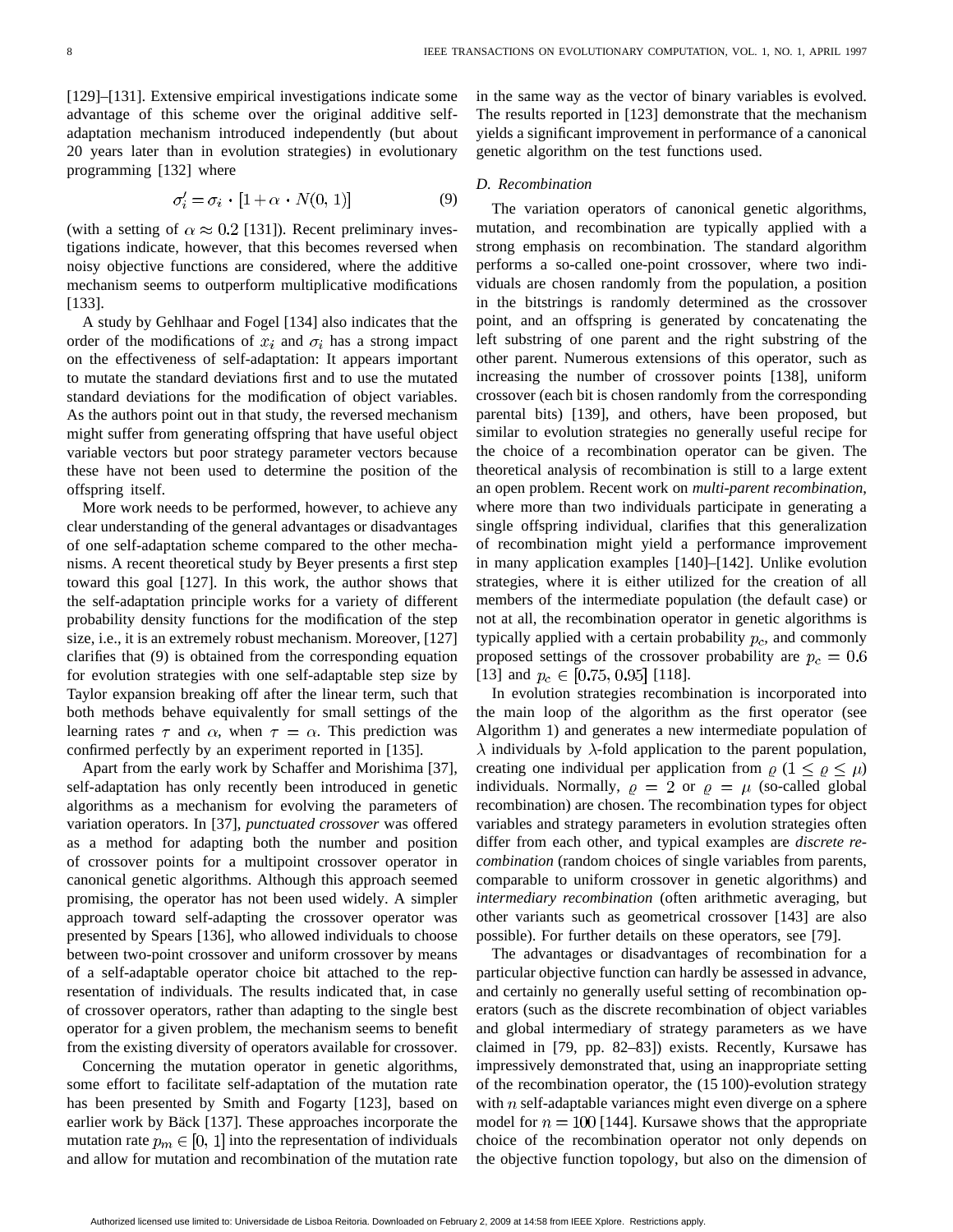the objective function and the number of strategy parameters incorporated into the individuals. Only recently, Rechenberg [46] and Beyer [142] presented first results concerning the convergence velocity analysis of global recombination in case of the sphere model. These results clarify that, for using one (rather than  $n$  as in Kursawe's experiment) optimally chosen standard deviation  $\sigma$ , a  $\mu$ -fold speedup is achieved by both recombination variants. Beyer's interpretation of the results, however, is somewhat surprising because it does not put down the success of this operator on the existence of building blocks which are usefully rearranged in an offspring individual, but rather explains it as a *genetic repair* of the harmful parts of mutation.

Concerning evolutionary programming, a rash statement based on the common understanding of the contending structures as individuals would be to claim that evolutionary programming simply does not use recombination. Rather than focusing on the mechanism of sexual recombination, however, Fogel [145] argues that one may examine and simulate its functional effect and correspondingly interpret a string of symbols as a reproducing population or species, thus making recombination a nonissue (refer to [145] for philosophical reasons underlining this choice).

## *E. Selection*

Unlike the variation operators which work on the genetic representation, the selection operator is based solely on the fitness values of the individuals.

In genetic algorithms, selection is typically implemented as a probabilistic operator, using the relative fitness  $p(\vec{a}_i)$  =  $f(\vec{a}_i)/\sum_{i=1}^{\mu} f(\vec{a}_i)$  to determine the selection probability of an individual  $\vec{a}_i$  (*proportional selection*). This method requires positive fitness values and a maximization task, so that *scaling functions* are often utilized to transform the fitness values accordingly (see, e.g., [18, p. 124]). Rather than using absolute fitness values, *rank-based selection* methods utilize the indexes of individuals when ordered according to fitness values to calculate the corresponding selection probabilities. Linear [146] as well as nonlinear [82, p. 60] mappings have been proposed for this type of selection operator. *Tournament selection* [147] works by taking a random uniform sample of a certain size  $q > 1$  from the population, selecting the best of these  $q$  individuals to survive for the next generation, and repeating the process until the new population is filled. This method gains increasing popularity because it is easy to implement, computationally efficient, and allows for finetuning the selective pressure by increasing or decreasing the tournament size  $q$ . For an overview of selection methods and a characterization of their selective pressure in terms of numerical measures, the reader should consult [148] and [149]. While most of these selection operators have been introduced in the framework of a generational genetic algorithm, they can also be used in combination with the steady-state and generation gap methods outlined in Section III.

The  $(\mu, \lambda)$ -evolution strategy uses a deterministic selection scheme. The notation  $(\mu, \lambda)$  indicates that  $\mu$  parents create  $\lambda > \mu$  offspring by means of recombination and mutation, and the best  $\mu$  offspring individuals are deterministically

selected to replace the parents (in this case,  $Q = \emptyset$  in Algorithm 1). Notice that this mechanism allows that the best member of the population at generation  $t + 1$  might perform *worse* than the best individual at generation  $t$ , i.e., the method is not *elitist*, thus allowing the strategy to accept temporary deteriorations that might help to leave the region of attraction of a local optimum and reach a better optimum. In contrast, the  $(\mu + \lambda)$  strategy selects the  $\mu$  survivors from the union of parents and offspring, such that a monotonic course of evolution is guaranteed  $[Q] = P(t)$  in Algorithm 1]. Due to recommendations by Schwefel, however, the  $(\mu, \lambda)$ strategy is preferred over the  $(\mu + \lambda)$  strategy, although recent experimental findings seem to indicate that the latter performs as well as or better than the  $(\mu, \lambda)$  strategy in many practical cases [134]. It should also be noted that both schemes can be interpreted as instances of the general ( $\mu$ ,  $\kappa$ ,  $\lambda$ ) strategy, where  $1 \leq \kappa \leq \infty$  denotes the maximum life span (in generations) of an individual. For  $\kappa = 1$ , the selection method yields the  $(\mu, \lambda)$  strategy, while it turns into the  $(\mu + \lambda)$  strategy for  $\kappa = \infty$  [54].

A minor difference between evolutionary programming and evolution strategies consists in the choice of a probabilistic variant of  $(\mu + \lambda)$  selection in evolutionary programming, where each solution out of offspring and parent individuals is evaluated against  $q > 1$  (typically,  $q \leq 10$ ) other randomly chosen solutions from the union of parent and offspring individuals  $[Q = P(t)$  in Algorithm 1]. For each comparison, a "win" is assigned if an individual's score is better or equal to that of its opponent, and the  $\mu$  individuals with the greatest number of wins are retained to be parents of the next generation. As shown in [79, pp. 96–99], this selection method is a probabilistic version of  $(\mu + \lambda)$  selection which becomes more and more deterministic as the number  $q$  of competitors is increased. Whether or not a probabilistic selection scheme should be preferable over a deterministic scheme remains an open question.

Evolutionary algorithms can easily be ported to parallel computer architectures [150], [151]. Since the individuals can be modified and, most importantly, evaluated independently of each other, we should expect a speed-up scaling linear with the number of processing units  $p$  as long as  $p$  does not exceed the population size  $\mu$ . But selection operates on the whole population so this operator eventually slows down the overall performance, especially for massively parallel architectures where  $p \gg \mu$ . This observation motivated the development of parallel algorithms using local selection within subpopulations like in *migration models* [53], [152] or within small neighborhoods of spatially arranged individuals like in *diffusion models* [153]–[156] (also called *cellular evolutionary algorithms* [157]–[159]). It can be observed that local selection techniques not only yield a considerable speed-up on parallel architectures, but also improve the robustness of the algorithms [46], [116], [160].

#### *F. Other Evolutionary Algorithm Variants*

Although it is impossible to present a thorough overview of all variants of evolutionary computation here, it seems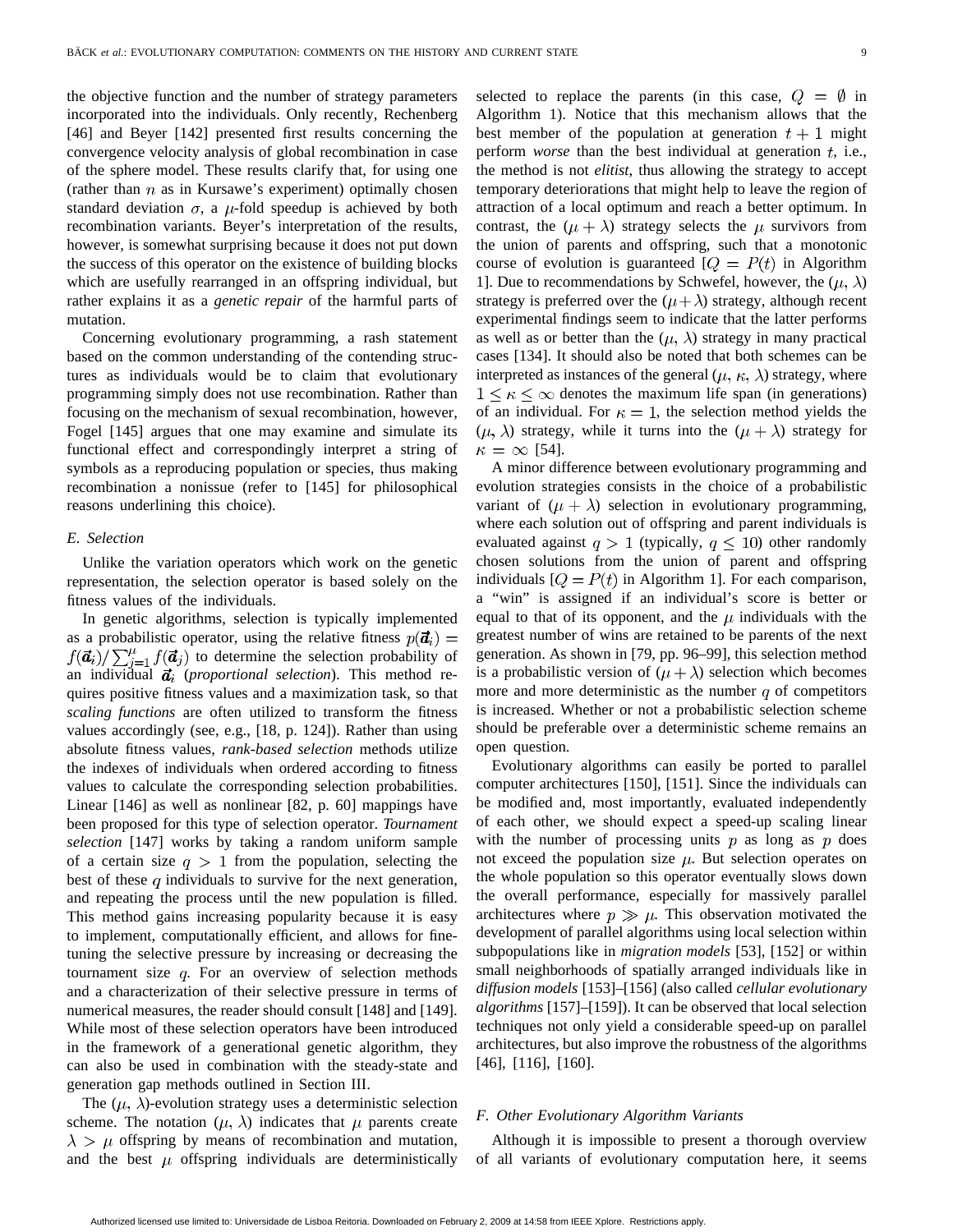appropriate to explicitly mention *order-based genetic algorithms* [18], [82], *classifier systems* [161], [162], and *genetic programming* [31], [70], [81], [163] as branches of genetic algorithms that have developed into their own directions of research and application. The following overview is restricted to a brief statement of their domain of application and some literature references:

- *Order-based genetic algorithms* were proposed for searching the space of *permutations*  $\pi$ :  $\{1, \dots, n\}$   $\rightarrow$  $\{1, \dots, n\}$  directly rather than using complex decoding functions for mapping binary strings to permutations and preserving feasible permutations under mutation and crossover (as proposed in [164]). They apply specialized recombination (such as *order crossover* or *partially matched crossover*) and mutation operators (such as random exchanges of two elements of the permutation) which preserve permutations (see [82, ch. 10] for an overview).
- *Classifier systems* use an evolutionary algorithm to search the space of *production rules* (often encoded by strings over a ternary alphabet, but also sometimes using symbolic rules [165]) of a learning system capable of induction and generalization [18, ch. 6], [161], [166], [167]. Typically, the *Michigan* approach and the *Pittsburgh* approach are distinguished according to whether an individual corresponds with a single rule of the rulebased system (Michigan) or with a complete rule base (Pittsburgh).
- *Genetic programming* applies evolutionary search to the space of tree structures which may be interpreted as computer programs in a language suitable to modification by mutation and recombination. The dominant approach to genetic programming uses (a subset of) LISP programs  $(S$  expressions) as genotype space [31], [163], but other programming languages including machine code are also used (see, e.g., [70], [81], and [168]).

Throughout this section we made the attempt to compare the constituents of evolutionary algorithms in terms of their canonical forms. But in practice the borders between these approaches are much more fluid. We can observe a steady evolution in this field by modifying (mutating), (re)combining, and validating (evaluating) the current approaches, permanently improving the population of evolutionary algorithms.

#### V. APPLICATIONS

Practical application problems in fields as diverse as engineering, natural sciences, economics, and business (to mention only some of the most prominent representatives) often exhibit a number of characteristics that prevent the straightforward application of standard instances of evolutionary algorithms. Typical problems encountered when developing an evolutionary algorithm for a practical application include the following.

- 1) A suitable representation and corresponding operators need to be developed when the canonical representation is different from binary strings or real-valued vectors.
- 2) Various constraints need to be taken into account by means of a suitable method (ranging from penalty func-

tions to repair algorithms, constraint-preserving operators, and decoders; see [169] for an overview).

- 3) Expert knowledge about the problem needs to be incorporated into the representation and the operators in order to guide the search process and increase its convergence velocity—without running into the trap, however, of being confused and misled by expert beliefs and habits which might not correspond with the best solutions.
- 4) An objective function needs to be developed, often in cooperation with experts from the particular application field.
- 5) The parameters of the evolutionary algorithm need to be set (or tuned) and the feasibility of the approach needs to be assessed by comparing the results to expert solutions (used so far) or, if applicable, solutions obtained by other algorithms.

Most of these topics require experience with evolutionary algorithms as well as cooperation between the application's expert and the evolutionary algorithm expert, and only few general results are available to guide the design of the algorithm (e.g., representation-independent recombination and mutation operators [170], [171], the requirement that small changes by mutation occur more frequently than large ones [48], [172], and a quantification of the selective pressure imposed by the most commonly used selection operators [149]). Nevertheless, evolutionary algorithms often yield excellent results when applied to complex optimization problems where other methods are either not applicable or turn out to be unsatisfactory (a variety of examples can be found in [80]).

Important practical problem classes where evolutionary algorithms yield solutions of high quality include engineering design applications involving continuous parameters (e.g., for the design of aircraft [173], [174] structural mechanics problems based on two-dimensional shape representations [175], electromagnetic systems [176], and mobile manipulators [177], [178]), discrete parameters (e.g., for multiplierless digital filter optimization [179], the design of a linear collider [180], or nuclear reactor fuel arrangement optimization [181]), and mixed-integer representations (e.g., for the design of survivable networks [182] and optical multilayer systems [115]). Combinatorial optimization problems with a straightforward binary representation of solutions have also been treated successfully with canonical genetic algorithms and their derivatives (e.g., set partitioning and its application to airline crew scheduling [183], knapsack problems [184], [185], and others [186]). Relevant applications to combinatorial problems utilizing a permutation representation of solutions are also found in the domains of scheduling (e.g., production scheduling [187] and related problems [188]), routing (e.g., of vehicles [189] or telephone calls [190]), and packing (e.g., of pallets on a truck [191]).

The existing range of successful applications is extremely broad, thus by far preventing an exhaustive overview—the list of fields and example applications should be taken as a hint for further reading rather than a representative overview. Some of the most challenging applications with a large profit potential are found in the field of biochemical drug design, where evolutionary algorithms have gained remarkable interest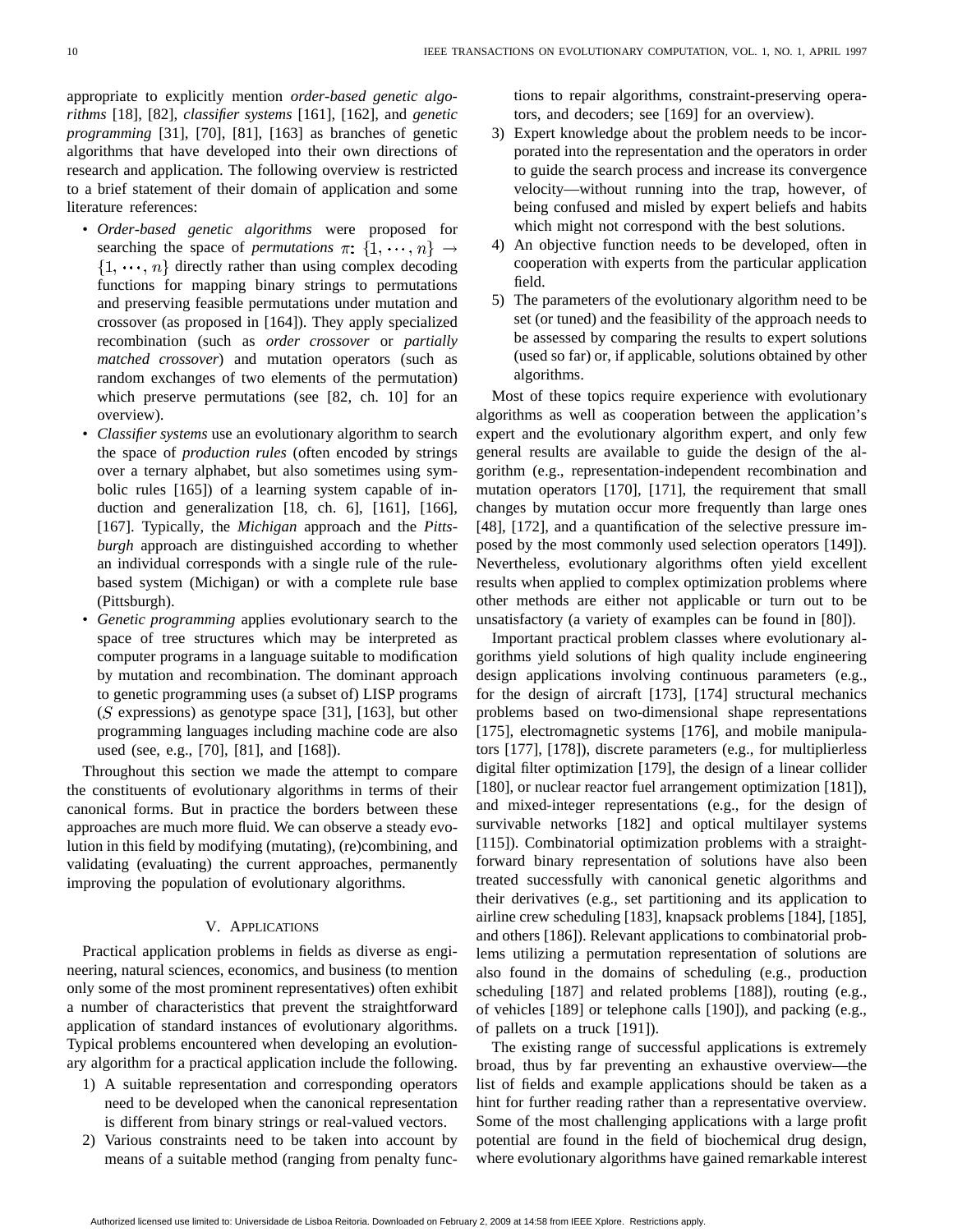and success in the past few years as an optimization procedure to support protein engineering [134], [192]–[194]. Also, finance and business provide a promising field of profitable applications [195], but of course few details are published about this work (see, e.g., [196]). In fact, the relation between evolutionary algorithms and economics has found increasing interest in the past few years and is now widely seen as a promising modeling approach for agents acting in a complex, uncertain situation [197].

In concluding this section, we refer to the research field of *computational intelligence* (see Section VI for details) and the applications of evolutionary computation to the other main fields of computational intelligence, namely fuzzy logic and neural networks. An overview of the utilization of genetic algorithms to train and construct neural networks is given in [198], and of course other variants of evolutionary algorithms can also be used for this task (see e.g., [199] for an evolutionary programming, [200] for an evolution strategy example, and [97] and [201] for genetic algorithm examples). Similarly, both the rule base and membership functions of fuzzy systems can be optimized by evolutionary algorithms, typically yielding improvements of the performance of the fuzzy system (e.g., [202]–[206]). The interaction of computational intelligence techniques and hybridization with other methods such as expert systems and local optimization techniques certainly opens a new direction of research toward hybrid systems that exhibit problem solving capabilities approaching those of naturally intelligent systems in the future. Evolutionary algorithms, seen as a technique to evolve machine intelligence (see [5]), are one of the mandatory prerequisites for achieving this goal by means of algorithmic principles that are already working quite successfully in natural evolution [207].

#### VI. SUMMARY AND OUTLOOK

To summarize, the current state of evolutionary computation research can be characterized as in the following.

- The basic concepts have been developed more than 35 years ago, but it took almost two decades for their potential to be recognized by a larger audience.
- Application-oriented research in evolutionary computation is quite successful and almost dominates the field (if we consider the majority of papers). Only few potential application domains could be identified, if any, where evolutionary algorithms have not been tested so far. In many cases they have been used to produce good, if not superior, results.
- In contrast, the theoretical foundations are to some extent still weak. To say it more pithy: "We know that they work, but we do not know why." As a consequence, inexperienced users fall into the same traps repeatedly, since there are only few rules of thumb for the design and parameterization of evolutionary algorithms.

A constructive approach for the synthesis of evolutionary algorithms, i.e., the choice or design of the representations, variation operators, and selection mechanisms is needed. But first investigations pointing in the direction of design principles for representation-independent operators are encouraging [171], as well, as is the work on complex nonstandard representations such as in the field of genetic programming.

• Likewise, the field still lacks a sound formal characterization of the application domain and the limits of evolutionary computation. This requires future efforts in the field of complexity theory.

There exists a strong relationship between evolutionary computation and some other techniques, e.g., fuzzy logic and neural networks, usually regarded as elements of artificial intelligence. Following Bezdek [208], their main common characteristic lies in their numerical knowledge representation, which differentiates them from traditional symbolic artificial intelligence. Bezdek suggested the term *computational intelligence* for this special branch of artificial intelligence with the following characteristics<sup>3</sup>:

- 1) numerical knowledge representation;
- 2) adaptability;
- 3) fault tolerance;
- 4) processing speed comparable to human cognition processes;
- 5) error rate optimality (e.g., with respect to a Bayesian estimate of the probability of a certain error on future data).

We regard computational intelligence as one of the most innovative research directions in connection with evolutionary computation, since we may expect that efficient, robust, and easy-to-use solutions to complex real-world problems will be developed on the basis of these complementary techniques. In this field, we expect an impetus from the interdisciplinary cooperation, e.g., techniques for tightly coupling evolutionary and problem domain heuristics, more elaborate techniques for self-adaptation, as well as an important step toward machine intelligence.

Finally, it should be pointed out that we are far from using all potentially helpful features of evolution within evolutionary algorithms. Comparing natural evolution and the algorithms discussed here, we can immediately identify a list of important differences, which all might be exploited to obtain more robust search algorithms *and* a better understanding of natural evolution.

• Natural evolution works under dynamically changing environmental conditions, with nonstationary optima and even changing optimization criteria, and the individuals themselves are also changing the structure of the adaptive landscape during adaptation [210]. In evolutionary algorithms, environmental conditions are often static, but nonelitist variants are able to deal with changing environments. It is certainly worthwhile, however, to consider a more flexible life span concept for individuals in evolutionary algorithms than just the extremes of a maximum life span of one generation [as in a  $(\mu, \lambda)$ ] strategy] and of an unlimited life span (as in an elitist strategy), by introducing an aging parameter as in the  $(\mu, \kappa, \lambda)$  strategy [54].

<sup>3</sup>The term "computational intelligence" was originally coined by Cercone and McCalla [209].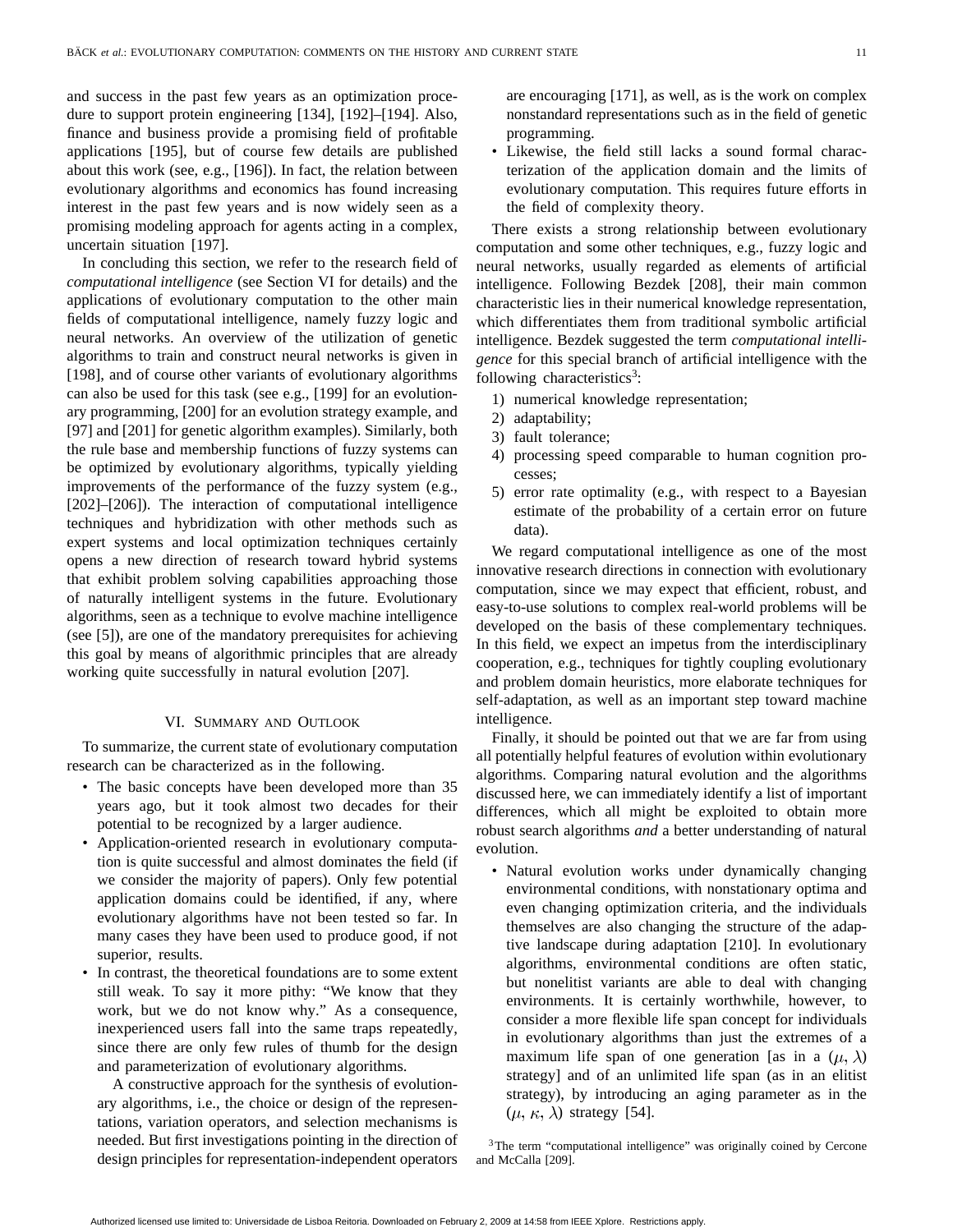- The long-term goal of evolution consists of the maintenance of *evolvability* of a population [95], guaranteed by mutation, and a preservation of diversity within the population (the term *meliorization* describes this more appropriately than optimization or adaptation does). In contrast, evolutionary algorithms often aim at finding a precise solution and converging to this solution.
- In natural evolution, many criteria need to be met at the same time, while most evolutionary algorithms are designed for single fitness criteria (see [211] for an overview of the existing attempts to apply evolutionary algorithms to multiobjective optimization). The concepts of *diploidy* or *polyploidy* combined with *dominance* and *recessivity* [50] as well as the idea of introducing two sexes with different selection criteria might be helpful for such problems [212], [213].
- Natural evolution neither assumes global knowledge (about all fitness values of all individuals) nor a generational synchronization, while many evolutionary algorithms still identify an iteration of the algorithm with one complete generation update. Fine-grained asynchronously parallel variants of evolutionary algorithms, introducing local neighborhoods for recombination and selection and a time-space organization like in cellular automata [157]–[159] represent an attempt to overcome these restrictions.
- The *co-evolution* of species such as in predator-prey interactions implies that the adaptive landscape of individuals of one species changes as members of the other species make their adaptive moves [214]. Both the work on competitive fitness evaluation presented in [215] and the co-evolution of separate populations [216], [217] present successful approaches to incorporate the aspect of mutual interaction of different adaptive landscapes into evolutionary algorithms. As clarified by the work of Kauffman [214], however, we are just beginning to explore the dynamics of co-evolving systems and to exploit the principle for practical problem solving and evolutionary simulation.
- The genotype-phenotype mapping in nature, realized by the *genetic code* as well as the *epigenetic apparatus* (i.e., the biochemical processes facilitating the development and differentiation of an individual's cells into organs and systems), has evolved over time, while the mapping is usually fixed in evolutionary algorithms (dynamic parameter encoding as presented in [218] being a notable exception). An evolutionary self-adaptation of the genotype-phenotype mapping might be an interesting way to make the search more flexible, starting with a coarse-grained, volume-oriented search and focusing on promising regions of the search space as the evolution proceeds.
- Other topics, such as multicellularity and *ontogeny* of individuals, up to the development of their own brains (individual learning, such as accounted for by the Baldwin effect in evolution [219]), are usually not modeled in evolutionary algorithms. The self-adaptation of strategy parameters is just a first step into this direction, realizing

the idea that each individual might have its own internal strategy to deal with its environment. This strategy might be more complex than the simple mutation parameters presently taken into account by evolution strategies and evolutionary programming.

With all this in mind, we are convinced that we are just beginning to understand and to exploit the full potential of evolutionary computation. Concerning basic research as well as practical applications to challenging industrial problems, evolutionary algorithms offer a wide range of promising further investigations, and it will be exciting to observe the future development of the field.

#### ACKNOWLEDGMENT

The authors would like to thank D. B. Fogel and three anonymous reviewers for their very valuable and detailed comments that helped them improve the paper. They also appreciate the informal comments of another anonymous reviewer, and the efforts of the anonymous associate editor responsible for handling the paper submission and review procedure. The first author would also like to thank C. Müller for her patience.

#### **REFERENCES**

- [1] H. J. Bremermann, "Optimization through evolution and recombination," in *Self-Organizing Systems,* M. C. Yovits *et al.,* Eds. Washington, DC: Spartan, 1962.
- [2] R. M. Friedberg, "A learning machine: Part I," *IBM J.,* vol. 2, no. 1, pp. 2–13, Jan. 1958.
- [3] R. M. Friedberg, B. Dunham, and J. H. North, "A learning machine: Part II," *IBM J.,* vol. 3, no. 7, pp. 282–287, July 1959.
- [4] G. E. P. Box, "Evolutionary operation: A method for increasing industrial productivity," *Appl. Statistics,* vol. VI, no. 2, pp. 81–101, 1957.
- [5] D. B. Fogel, *Evolutionary Computation: Toward a New Philosophy of Machine Intelligence.* Piscataway, NJ: IEEE Press, 1995.
- [6] J. H. Holland, "Outline for a logical theory of adaptive systems," *J. Assoc. Comput. Mach.,* vol. 3, pp. 297–314, 1962.
- [7] I. Rechenberg, "Cybernetic solution path of an experimental problem," Royal Aircraft Establishment, Library translation No. 1122, Farnborough, Hants., U.K., Aug. 1965.
- [8] H.-P. Schwefel, "Projekt MHD-Staustrahlrohr: Experimentelle Optimierung einer Zweiphasendüse, Teil I," Technischer Bericht 11.034/68, 35, AEG Forschungsinstitut, Berlin, Germany, Oct. 1968.
- [9] L. J. Fogel, "Autonomous automata," *Ind. Res.,* vol. 4, pp. 14–19, 1962.
- [10] J. T. Alander, "Indexed bibliography of genetic algorithms papers of 1996," University of Vaasa, Department of Information Technology and Production Economics, Rep. 94-1-96, 1995, (ftp.uwasa.fi, cs/report94-1, ga96bib.ps.Z).
- [11] J. H. Holland, *Adaptation in Natural and Artificial Systems*. Ann Arbor, MI: Univ. of Michigan Press, 1975.
- [12] J. H. Holland and J. S. Reitman, "Cognitive systems based on adaptive algorithms," in *Pattern-Directed Inference Systems,* D. A. Waterman and F. Hayes-Roth, Eds. New York: Academic, 1978.
- [13] K. A. De Jong, "An analysis of the behavior of a class of genetic adaptive systems," Ph.D. dissertation, Univ. of Michigan, Ann Arbor, 1975, Diss. Abstr. Int. 36(10), 5140B, University Microfilms no. 76- 9381.
- [14]  $\_\_\_\$ , "On using genetic algorithms to search program spaces," in *Proc. 2nd Int. Conf. on Genetic Algorithms and Their Applications.* Hillsdale, NJ: Lawrence Erlbaum, 1987, pp. 210–216.
- [15] \_\_\_\_, "Are genetic algorithms function optimizers?" in *Parallel Problem Solving from Nature 2.* Amsterdam, The Netherlands: Elsevier, 1992, pp. 3–13.
- [16]  $\frac{1}{\sqrt{16}}$  (Genetic algorithms are NOT function optimizers," in *Foundations of Genetic Algorithms 2.* San Mateo, CA: Morgan Kaufmann, 1993, pp. 5–17.
- [17] D. E. Goldberg, "Genetic algorithms and rule learning in dynamic system control," in *Proc. 1st Int. Conf. on Genetic Algorithms and Their Applications.* Hillsdale, NJ: Lawrence Erlbaum, 1985, pp. 8–15.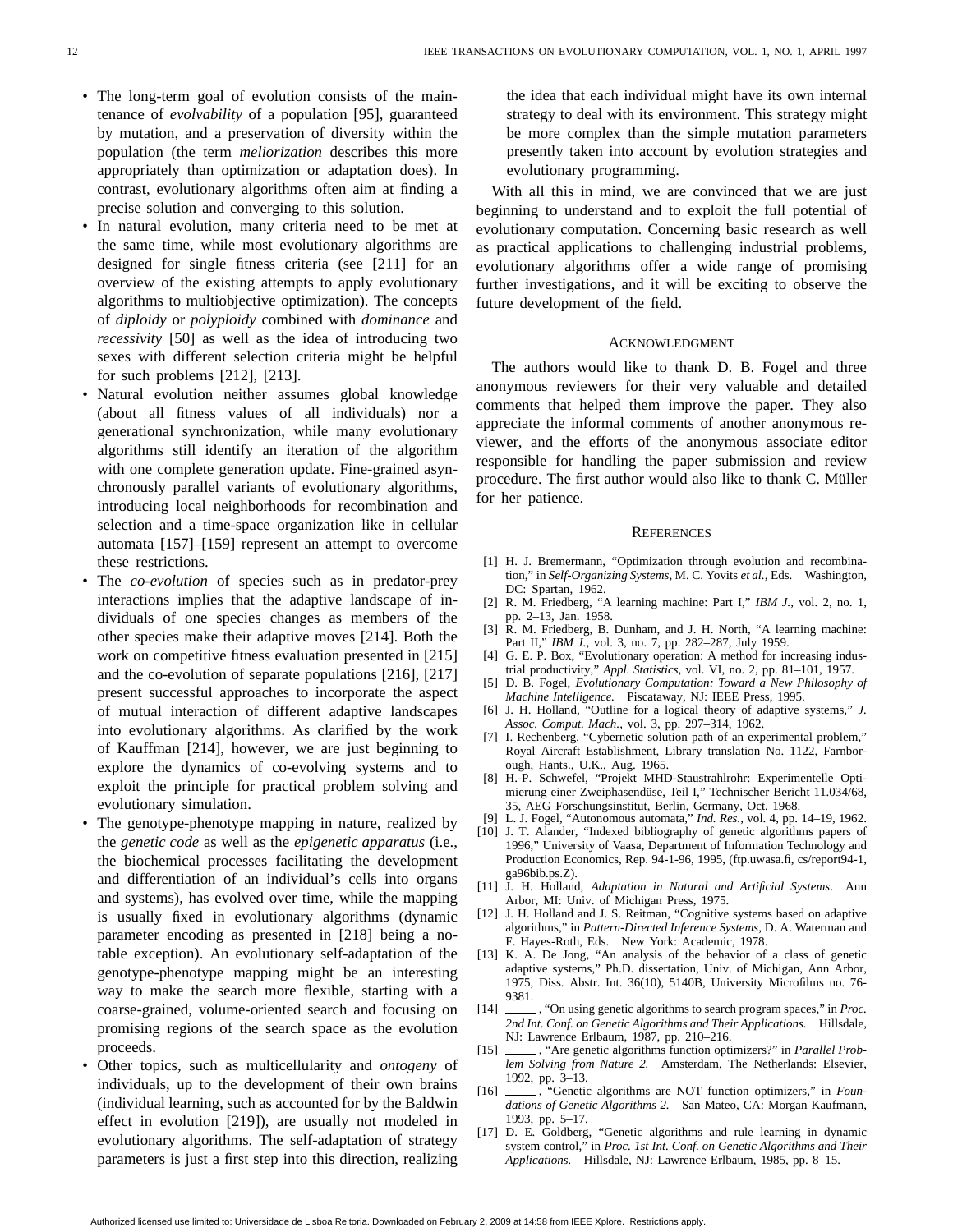- [18] , *Genetic Algorithms in Search, Optimization and Machine Learning.* Reading, MA: Addison-Wesley, 1989.
- [19] \_\_\_\_\_, "The theory of virtual alphabets," in *Parallel Problem Solving from Nature—Proc. 1st Workshop PPSN I.* (Lecture Notes in Computer Science, vol. 496). Berlin, Germany: Springer, 1991, pp. 13–22.
- [20] D. E. Goldberg, K. Deb, and J. H. Clark, "Genetic algorithms, noise, and the sizing of populations," *Complex Syst.,* vol. 6, pp. 333–362, 1992.
- [21] D. E. Goldberg, K. Deb, H. Kargupta, and G. Harik, "Rapid, accurate optimization of difficult problems using fast messy genetic algorithms," in *Proc. 5th Int. Conf. on Genetic Algorithms.* San Mateo, CA: Morgan Kaufmann, 1993, pp. 56–64.
- [22] L. Davis, Ed., *Handbook of Genetic Algorithms.* New York: Van Nostrand Reinhold, 1991.
- [23] L. J. Eshelman and J. D. Schaffer, "Crossover's niche," in *Proc. 5th Int. Conf. on Genetic Algorithms.* San Mateo, CA: Morgan Kaufmann, 1993, pp. 9–14.
- [24]  $\frac{1}{2}$ , "Productive recombination and propagating and preserving schemata," in *Foundations of Genetic Algorithms 3.* San Francisco, CA: Morgan Kaufmann, 1995, pp. 299–313.
- [25] S. Forrest and M. Mitchell, "What makes a problem hard for a genetic algorithm? Some anomalous results and their explanation," *Mach. Learn.,* vol. 13, pp. 285–319, 1993.
- [26] J. J. Grefenstette, "Optimization of control parameters for genetic algorithms," *IEEE Trans. Syst., Man Cybern.,* vol. SMC-16, no. 1, pp. 122–128, 1986.
- [27]  $\_\_\_\$ , "Incorporating problem specific knowledge into genetic algorithms," in *Genetic Algorithms and Simulated Annealing,* L. Davis, Ed. San Mateo, CA: Morgan Kaufmann, 1987, pp. 42–60.
- [28] , "Conditions for implicit parallelism," in *Foundations of Genetic Algorithms.* San Mateo, CA: Morgan Kaufmann, 1991, pp. 252–261.
- [29]  $\_\_\_\_\$ , "Deception considered harmful," in *Foundations of Genetic Algorithms 2.* San Mateo, CA: Morgan Kaufmann, 1993, pp. 75–91.
- [30] J. R. Koza, "Hierarchical genetic algorithms operating on populations of computer programs," in *Proc. 11th Int. Joint Conf. on Artificial Intelligence,* N. S. Sridharan, Ed. San Mateo, CA: Morgan Kaufmann, 1989, pp. 768–774.
- [31] \_\_\_\_\_, *Genetic Programming: On the Programming of Computers by Means of Natural Selection.* Cambridge, MA: MIT Press, 1992.
- [32] M. Mitchell, *An Introduction to Genetic Algorithms.* Cambridge, MA: MIT Press, 1996.
- [33] R. L. Riolo, "The emergence of coupled sequences of classifiers," in *Proc. 3rd Int. Conf. on Genetic Algorithms.* San Mateo, CA: Morgan Kaufmann, 1989, pp. 256–264.
- [34] \_\_\_\_\_, "The emergence of default hierarchies in learning classifier systems," in *Proc. 3rd Int. Conf. on Genetic Algorithms.* San Mateo, CA: Morgan Kaufmann, 1989, pp. 322–327.
- [35] J. D. Schaffer, "Multiple objective optimization with vector evaluated genetic algorithms," in *Proc. 1st Int. Conf. on Genetic Algorithms and Their Applications.* Hillsdale, NJ: Lawrence Erlbaum, 1985, pp. 93–100.
- [36] J. D. Schaffer and L. J. Eshelman, "On crossover as an evolutionary viable strategy," in *Proc. 4th Int. Conf. on Genetic Algorithms.* San Mateo, CA: Morgan Kaufmann, 1991, pp. 61–68.
- [37] J. D. Schaffer and A. Morishima, "An adaptive crossover distribution mechanism for genetic algorithms," in *Proc. 2nd Int. Conf. on Genetic Algorithms and Their Applications.* Hillsdale, NJ: Lawrence Erlbaum, 1987, pp. 36–40.
- [38] L. J. Fogel, "On the organization of intellect," Ph.D. dissertation, University of California, Los Angeles, 1964.
- [39] G. H. Burgin, "On playing two-person zero-sum games against nonminimax players," *IEEE Trans. Syst. Sci. Cybern.,* vol. SSC-5, no. 4, pp. 369–370, Oct. 1969.
- [40]  $\_\_\_\$ , "Systems identification by quasilinearization and evolutionary programming," *J. Cybern.,* vol. 3, no. 2, pp. 56–75, 1973.
- [41] J. W. Atmar, "Speculation on the evolution of intelligence and its possible realization in machine form," Ph.D. dissertation, New Mexico State Univ., Las Cruces, 1976.
- [42] L. J. Fogel, A. J. Owens, and M. J. Walsh, *Artificial Intelligence Through Simulated Evolution.* New York: Wiley, 1966.
- [43] D. B. Fogel, "An evolutionary approach to the traveling salesman problem," *Biological Cybern.,* vol. 60, pp. 139–144, 1988.
- [44] , "Evolving artificial intelligence," Ph.D. dissertation, Univ. of California, San Diego, 1992.
- [45] I. Rechenberg, *Evolutionsstrategie: Optimierung technischer Systeme nach Prinzipien der biologischen Evolution.* Stuttgart, Germany: Frommann-Holzboog, 1973.
- [46] , *Evolutionsstrategie '94,* in *Werkstatt Bionik und Evolutionstechnik.* Stuttgart, Germany: Frommann-Holzboog, 1994, vol. 1.
- [47] H.-P. Schwefel, *Evolutionsstrategie und numerische Optimierung* Dissertation, Technische Universität Berlin, Germany, May 1975.
- [48] , *Evolution and Optimum Seeking.* New York: Wiley, 1995 (Sixth-Generation Computer Technology Series).
- [49] M. Herdy, "Reproductive isolation as strategy parameter in hierarchically organized evolution strategies," in *Parallel Problem Solving from Nature 2.* Amsterdam, The Netherlands: Elsevier, 1992, pp. 207–217.
- [50] F. Kursawe, "A variant of Evolution Strategies for vector optimization," in *Parallel Problem Solving from Nature—Proc. 1st Workshop PPSN I* (Lecture Notes in Computer Science, vol. 496). Berlin, Germany: Springer, 1991, pp. 193–197.
- [51] A. Ostermeier, "An evolution strategy with momentum adaptation of the random number distribution," in *Parallel Problem Solving from Nature 2.* Amsterdam, The Netherlands: Elsevier, 1992, pp. 197–206.
- [52] A. Ostermeier, A. Gawelczyk, and N. Hansen, "Step-size adaptation based on nonlocal use of selection information," in *Parallel Problem Solving from Nature—PPSN III, Int. Conf. on Evolutionary Computation.* (Lecture Notes in Computer Science, vol. 866). Berlin, Germany: Springer, 1994, pp. 189–198.
- [53] G. Rudolph, "Global optimization by means of distributed evolution strategies," in *Parallel Problem Solving from Nature—Proc. 1st Workshop PPSN I* (Lecture Notes in Computer Science, vol. 496). Berlin, Germany: Springer, 1991, pp. 209–213.
- [54] H.-P. Schwefel and G. Rudolph, "Contemporary evolution strategies," in *Advances in Artificial Life. 3rd Int. Conf. on Artificial Life* (Lecture Notes in Artificial Intelligence, vol. 929), F. Moran, A. Moreno, J. J. ´ Merelo, and P. Chacón, Eds. Berlin, Germany: Springer, 1995, pp. 893–907.
- [55] J. Klockgether and H.-P. Schwefel, "Two-phase nozzle and hollow core jet experiments," in *Proc. 11th Symp. Engineering Aspects of Magnetohydrodynamics,* D. G. Elliott, Ed. Pasadena, CA: California Institute of Technology, Mar. 24–26, 1970, pp. 141–148.
- [56] J. J. Grefenstette, Ed., *Proc. 1st Int. Conf. on Genetic Algorithms and Their Applications.* Hillsdale, NJ: Lawrence Erlbaum, 1985.
- [57]  $\frac{1}{2}$ , *Proc. 2nd Int. Conf. on Genetic Algorithms and Their Applications.* Hillsdale, NJ: Lawrence Erlbaum, 1987.
- [58] J. D. Schaffer, Ed., *Proc. 3rd Int. Conf. on Genetic Algorithms.* San Mateo, CA: Morgan Kaufmann, 1989.
- [59] R. K. Belew and L. B. Booker, Eds., *Proc. 4th Int. Conf. on Genetic Algorithms.* San Mateo, CA, Morgan Kaufmann, 1991.
- [60] S. Forrest, Ed., *Proc. 5th Int. Conf. on Genetic Algorithms.* San Mateo, CA: Morgan Kaufmann, 1993.
- [61] L. Eshelman, Ed., *Genetic Algorithms: Proc. 6th Int. Conf.* San Francisco, CA: Morgan Kaufmann, 1995.
- [62] D. B. Fogel and W. Atmar, Eds., *Proc 1st Annu. Conf. on Evolutionary Programming.* San Diego, CA: Evolutionary Programming Society, 1992.
- [63] , *Proc. 2nd Annu. Conf. on Evolutionary Programming.* San Diego, CA: Evolutionary Programming Society, 1993.
- [64] A. V. Sebald and L. J. Fogel, Eds., *Proc. 3rd Annual Conf. on Evolutionary Programming.* Singapore: World Scientific, 1994.
- [65] J. R. McDonnell, R. G. Reynolds, and D. B. Fogel, Eds., *Proc. 4th Annu. Conf. on Evolutionary Programming.* Cambridge, MA: MIT Press, 1995.
- [66] L. J. Fogel, P. J. Angeline, and T. Bäck, Eds., Proc. 5th Annu. Conf. on *Evolutionary Programming.* Cambridge, MA: The MIT Press, 1996.
- [67] G. J. E. Rawlins, Ed., *Foundations of Genetic Algorithms.* San Mateo, CA: Morgan Kaufmann, 1991.
- [68] L. D. Whitley, Ed., *Foundations of Genetic Algorithms 2.* San Mateo, CA: Morgan Kaufmann, 1993.
- [69] M. D. Vose and L. D. Whitley, Ed., *Foundations of Genetic Algorithms 3.* San Francisco, CA: Morgan Kaufmann, 1995.
- [70] J. R. Koza, D. E. Goldberg, D. B. Fogel, and R. L. Riolo, Eds., *Genetic Programming 1996. Proc. 1st Annu. Conf.* Cambridge, MA: MIT Press, 1996.
- [71] H.-P. Schwefel and R. Männer, Eds., *Parallel Problem Solving from Nature—Proc. 1st Workshop PPSN I.* Berlin, Germany: Springer, 1991, vol. 496 of *Lecture Notes in Computer Science*.
- [72] R. Männer and B. Manderick, Eds., *Parallel Problem Solving from Nature 2.* Amsterdam, The Netherlands: Elsevier, 1992.
- [73] Y. Davidor, H.-P. Schwefel, and R. Männer, Eds., Parallel Problem *Solving from Nature—PPSN III, Int. Conf. on Evolutionary Computation.* (Lecture Notes in Computer Science, vol. 866) Berlin: Springer, 1994.
- [74] H.-M. Voigt, W. Ebeling, I. Rechenberg, and H.-P. Schwefel, Eds., *Parallel Problem Solving from Nature IV. Proc. Int. Conf. on Evolutionary Computation.* Berlin, Germany: Springer, 1996, vol. 1141 of *Lecture Notes in Computer Science*.
- [75] *Proc. 1st IEEE Conf. on Evolutionary Computation, Orlando, FL*. Piscataway, NJ: IEEE Press, 1994.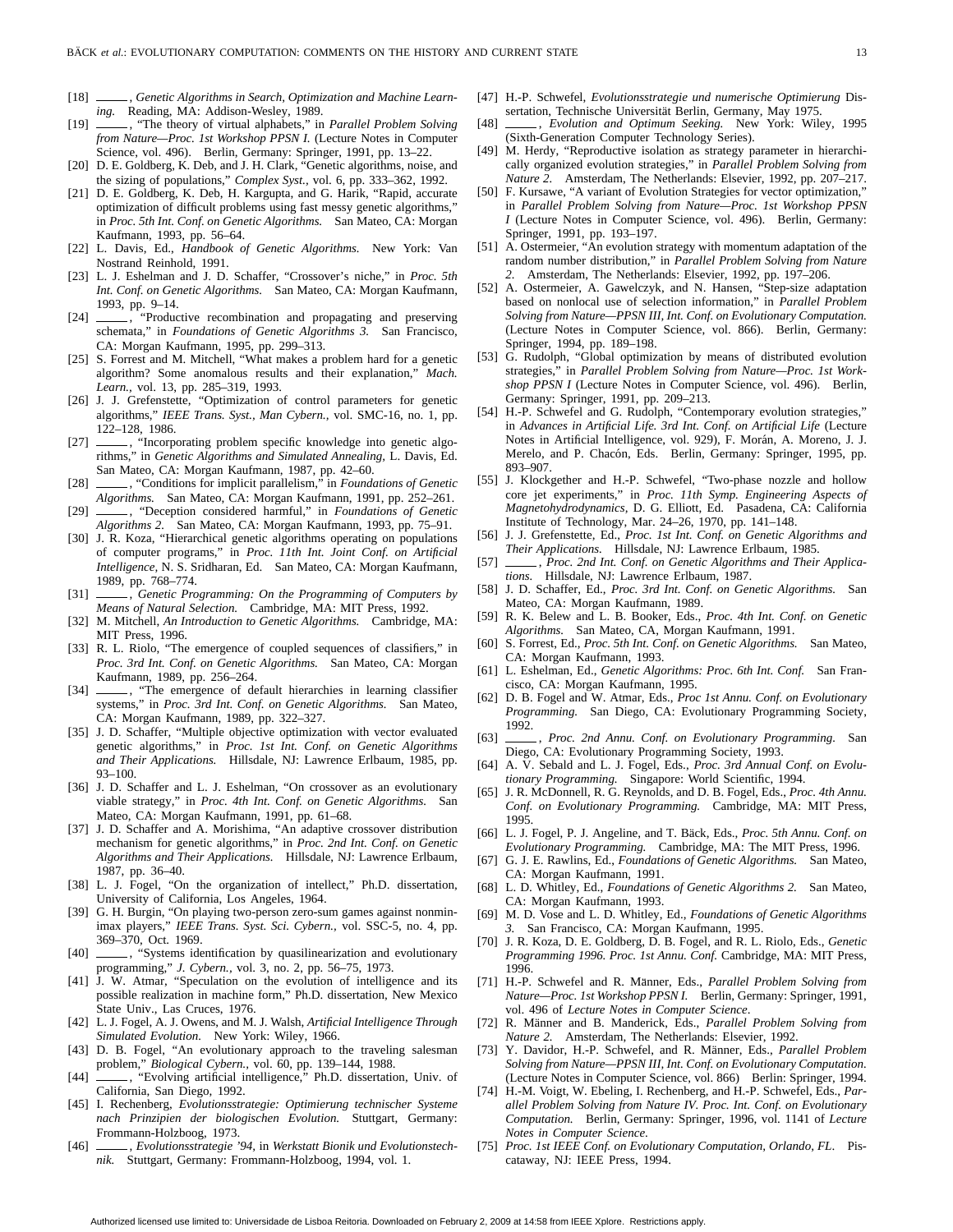- [76] *Proc. 2nd IEEE Conf. on Evolutionary Computation, Perth, Australia.* Piscataway, NJ: IEEE Press, 1995.
- [77] *Proc. 3rd IEEE Conf. on Evolutionary Computation, Nagoya, Japan.* Piscataway, NJ: IEEE Press, 1996.
- [78] *Proc. 4th IEEE Conf. on Evolutionary Computation, Indianapolis, IN.* Piscataway, NJ: IEEE Press, 1997.
- [79] T. Bäck, *Evolutionary Algorithms in Theory and Practice*. New York: Oxford Univ. Press, 1996.
- [80] T. Bäck, D. B. Fogel, and Z. Michalewicz, Eds., *Handbook of Evolutionary Computation.* New York: Oxford Univ. Press and Institute of Physics, 1997.
- [81] K. E. Kinnear, Ed., *Advances in Genetic Programming.* Cambridge, MA: MIT Press, 1994.
- [82] Z. Michalewicz, *Genetic Algorithms + Data Structures = Evolution Programs.* Berlin, Germany: Springer, 1996.
- [83] A. Törn and A. Žilinskas, Global Optimization (Lecture Notes in Computer Science, vol. 350). Berlin: Springer, 1989.
- [84] T. Bäck, U. Hammel, M. Schütz, H.-P. Schwefel, and J. Sprave, "Applications of evolutionary algorithms at the center for applied systems analysis," in *Computational Methods in Applied Sciences'96, P. Michalewicz, Genera Algorianis* 1996.<br> *Programs.* Berlin, Germany: Springer, 1996.<br>
A. Törn and A. Žilinskas, *Global Optimization* (Lecture Notes in<br>
Computer Science, vol. 350). Berlin: Springer, 1989.<br>
T. Bäck, U. and E. Stein, Eds. Chichester, UK: Wiley, 1996, pp. 243–250.
- [85] H.-P. Schwefel, "Direct search for optimal parameters within simulation models," in *Proc. 12th Annu. Simulation Symp.,* Tampa, FL, Mar. 1979, pp. 91–102.
- [86] Z. Michalewicz, "A hierarchy of evolution programs: An experimental study," *Evolutionary Computation,* vol. 1, no. 1, pp. 51–76, 1993.
- [87] W. Atmar, "Notes on the simulation of evolution," *IEEE Trans. Neural Networks,* vol. 5, no. 1, pp. 130–148, 1994.
- [88] L. D. Whitley, "The GENITOR algorithm and selection pressure: Why rank-based allocation of reproductive trials is best," in *Proc. 3rd Int. Conf. on Genetic Algorithms.* San Mateo, CA: Morgan Kaufmann, 1989, pp. 116–121.
- [89] L. D. Whitley and J. Kauth, "GENITOR: A different genetic algorithm," in *Proc. Rocky Mountain Conf. Artificial Intel.,* Denver, CO, 1988, pp. 118–130.
- [90] K. A. De Jong and J. Sarma, "Generation gaps revisited," in *Foundations of Genetic Algorithms 2.* San Mateo, CA: Morgan Kaufmann, 1993, pp. 19–28.
- [91] D. J. Powell, M. M. Skolnick, and S. S. Tong, "Interdigitation: A hybrid technique for engineering design optimization employing genetic algorithms, expert systems, and numerical optimization," in *Handbook of Genetic Algorithms.* New York: Van Nostrand Reinhold, 1991, ch. 20, pp. 312–321.
- [92] J.-M. Renders and S. P. Flasse, "Hybrid methods using genetic algorithms for global optimization," *IEEE Trans. Syst., Man, Cybern. B,* vol. 26, no. 2, pp. 243–258, 1996.
- [93] K. A. De Jong, "Evolutionary computation: Recent developments and open issues," in *1st Int. Conf. on Evolutionary Computation and Its Applications,* E. D. Goodman, B. Punch, and V. Uskov, Eds. Moskau: Presidium of the Russian Academy of Science, 1996, pp. 7–17.
- [94] M. Mitchell and S. Forrest, "Genetic algorithms and artificial life," *Artificial Life,* vol. 1, no. 3, pp. 267–289, 1995.
- [95] L. Altenberg, "The evolution of evolvability in genetic programming," in *Advances in Genetic Programming.* Cambridge, MA: MIT Press, 1994, pp. 47–74.
- [96] R. Keller and W. Banzhaf, "Genetic programming using genotypephenotype mapping from linear genomes into linear phenotypes," in *Genetic Programming 1996: Proc. 1st Annu. Conf.,* J. R. Koza, D. E. Goldberg, D. B. Fogel, and R. L. Riolo, Eds., 1996.
- [97] F. Gruau, "Genetic synthesis of modular neural networks," in *Proc. 5th Int. Conf. on Genetic Algorithms.* San Mateo, CA: Morgan Kaufmann, 1993, pp. 318–325.
- [98] M. Mandischer, "Representation and evolution of neural networks," in *Artificial Neural Nets and Genetic Algorithms,* R. F. Albrecht, C. R. Reeves, and N. C. Steele, Eds. Wien, Germany: Springer, 1993, pp. 643–649.
- [99] H. J. Antonisse, "A new interpretation of schema notation that overturns the binary encoding constraint," in *Proc. 3rd Int. Conf. on Genetic Algorithms.* San Mateo, CA: Morgan Kaufmann, 1989, pp. 86–91.
- [100] U.-M. O'Reilly and F. Oppacher, "The troubling aspects of a building block hypothesis for genetic programming," in *Foundations of Genetic Algorithms 3.* San Francisco, CA: Morgan Kaufmann, 1995, pp. 73–88.
- [101] T. Bäck, "Optimal mutation rates in genetic search," in Proc. 5th Int. *Conf. on Genetic Algorithms,* S. Forrest, Ed. San Mateo, CA: Morgan Kaufmann, 1993, pp. 2–8.
- [102] L. J. Eshelman and J. D. Schaffer, "Real-coded genetic algorithms and interval-schemata," in *Foundations of Genetic Algorithms 2.* San Mateo, CA: Morgan Kaufmann, 1993, pp. 187–202.
- [103] C. Z. Janikow and Z. Michalewicz, "An experimental comparison of binary and floating point representations in genetic algorithms," in *Proc. 4th Int. Conf. on Genetic Algorithms.* San Mateo, CA, Morgan Kaufmann, 1991, pp. 31–36.
- [104] N. J. Radcliffe, "Equivalence class analysis of genetic algorithms," *Complex Systems,* vol. 5, no. 2, pp. 183–206, 1991.
- [105] A. H. Wright, "Genetic algorithms for real parameter optimization," in *Foundations of Genetic Algorithms.* San Mateo, CA: Morgan Kaufmann, 1991, pp. 205–218.
- [106] A. Nix and M. D. Vose, "Modeling genetic algorithms with markov chains," *Ann. Math. Artif. Intell.,* vol. 5, pp. 79–88, 1992.
- [107] M. D. Vose, "Modeling simple genetic algorithms," in *Foundations of Genetic Algorithms 2.* San Mateo, CA: Morgan Kaufmann, 1993, pp. 63–73.
- [108] M. D. Vose and A. H. Wright, "Simple genetic algorithms with linear fitness," *Evolutionary Computation,* vol. 2, no. 4, pp. 347–368, 1994.
- [109] M. D. Vose, "Modeling simple genetic algorithms," *Evolutionary Computation,* vol. 3, no. 4, pp. 453–472, 1995.
- [110] G. Rudolph, "Convergence analysis of canonical genetic algorithms," *IEEE Trans. Neural Networks,* Special Issue on Evolutionary Computation, vol. 5, no. 1, pp. 96–101, 1994.
- [111] J. Suzuki, "A Markov chain analysis on simple genetic algorithms," *IEEE Trans. Syst., Man, Cybern.,* vol. 25, no. 4, pp. 655–659, Apr. 1995.
- [112] K. A. De Jong, W. M. Spears, and D. F. Gordon, "Using Markov chains to analyze GAFO's," in *Foundations of Genetic Algorithms 3.* San Francisco, CA: Morgan Kaufmann, 1995, pp. 115–137.
- [113] L. D. Whitley, "An executable model of a simple genetic algorithm," in *Foundations of Genetic Algorithms 3.* San Francisco, CA: Morgan Kaufmann, 1995, pp. 45–62.
- [114] G. Rudolph, "An evolutionary algorithm for integer programming," in *Parallel Problem Solving from Nature—PPSN III, Int. Conf. on Evolutionary Computation* (Lecture Notes in Computer Science, vol. 866). Berlin, Germany: Springer, 1994, pp. 139–148.
- [115] M. Schutz and J. Sprave, "Application of parallel mixed-integer evolution strategies with mutation rate pooling," in *Proc. 5th Annu. Conf. on Evolutionary Programming.* Cambridge, MA: MIT Press, 1996, pp. 345–354.
- [116] B. Groß, U. Hammel, A. Meyer, P. Maldaner, P. Roosen, and M. Schütz, "Optimization of heat exchanger networks by means of evolution strategies," in *Parallel Problem Solving from Nature IV. Proc. Int. Conf. on Evolutionary Computation.* (Lecture Notes in Computer Science, vol. 1141). Berlin: Springer, 1996, pp. 1002–1011.
- [117] R. Lohmann, "Structure evolution in neural systems," in *Dynamic, Genetic, and Chaotic Programming,* B. Soucek and the IRIS Group, Eds. New York: Wiley, 1992, pp. 395–411.
- [118] J. D. Schaffer, R. A. Caruana, L. J. Eshelman, and R. Das, "A study of control parameters affecting online performance of genetic algorithms for function optimization," in *Proc. 3rd Int. Conf. on Genetic Algorithms.* San Mateo, CA: Morgan Kaufmann, 1989, pp. 51–60.
- [119] H. J. Bremermann, M. Rogson, and S. Salaff, "Global properties of evolution processes," in *Natural Automata and Useful Simulations,* H. H. Pattec, E. A. Edelsack, L. Fein, and A. B. Callahan, Eds. Washington, DC: Spartan, 1966, ch. 1, pp. 3–41.
- [120] H. Mühlenbein, "How genetic algorithms really work: I. Mutation and hillclimbing," in *Parallel Problem Solving from Nature 2.* Amsterdam: Elsevier, 1992, pp. 15–25.
- [121] T. C. Fogarty, "Varying the probability of mutation in the genetic algorithm," in *Proc. 3rd Int. Conf. on Genetic Algorithms.* San Mateo, CA: Morgan Kaufmann, 1989, pp. 104–109.
- [122] T. Bäck and M. Schütz, "Intelligent mutation rate control in canonical genetic algorithms," in *Foundations of Intelligent Systems, 9th Int. Symp., ISMIS'96* (Lecture Notes in Artificial Intelligence, vol. 1079), Z. W. Ras and M. Michalewicz, Eds. Berlin, Germany: Springer, 1996, pp. 158–167.
- [123] J. Smith and T. C. Fogarty, "Self adaptation of mutation rates in a steady state genetic algorithm," in *Proc. 3rd IEEE Conf. on Evolutionary Computation.* Piscataway, NJ: IEEE Press, 1996, pp. 318–323.
- [124] M. Yanagiya, "A simple mutation-dependent genetic algorithm," in *Proc. 5th Int. Conf. on Genetic Algorithms.* San Mateo, CA: Morgan Kaufmann, 1993, p. 659.
- [125] H.-P. Schwefel, *Numerical Optimization of Computer Models.* Chichester: Wiley, 1981.
- [126] , *Numerische Optimierung von Computer-Modellen mittels der Evolutionsstrategie,* vol. 26 of *Interdisciplinary Systems Research.* Basel, Germany: Birkhäuser, 1977.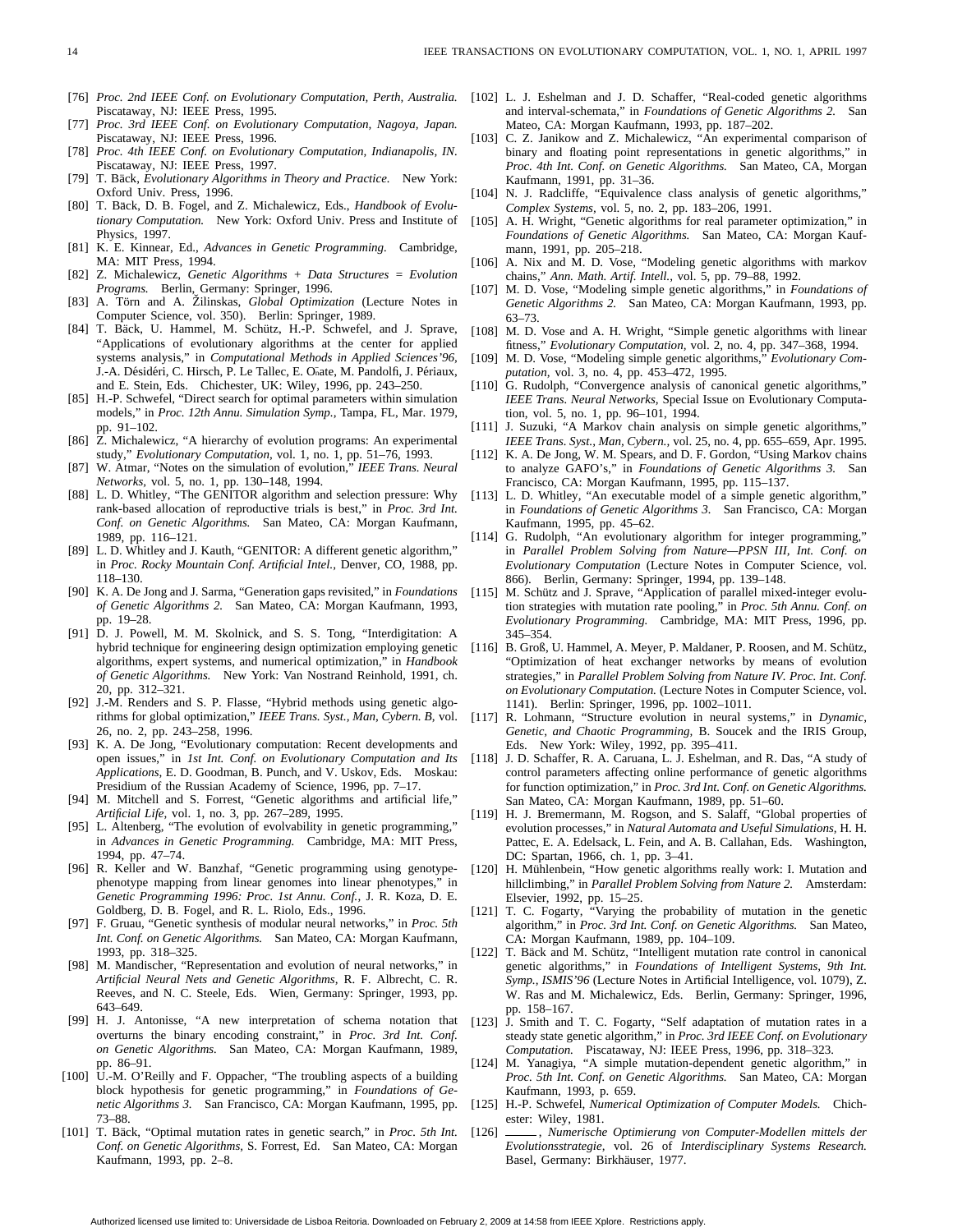- [127] H.-G. Beyer, "Toward a theory of evolution strategies: Self-adaptation," *Evolutionary Computation,* vol. 3, no. 3, pp. 311–348, 1995.
- [128] G. Rudolph, "On correlated mutations in evolution strategies," in *Parallel Problem Solving from Nature 2.* Amsterdam, The Netherlands: Elsevier, 1992, pp. 105–114.
- [129] N. Saravanan and D. B. Fogel, "Evolving neurocontrollers using evolutionary programming," in *Proc. 1st IEEE Conf. on Evolutionary Computation.* Piscataway, NJ: IEEE Press, 1994, vol. 1, pp. 217–222.
- [130] , "Learning of strategy parameters in evolutionary programming: An empirical study," in *Proc. 3rd Annu. Conf. on Evolutionary Program*ming. Singapore: World Scientific, 1994, pp. 269-280.
- [131] N. Saravanan, D. B. Fogel, and K. M. Nelson, "A comparison of methods for self-adaptation in evolutionary algorithms," *BioSystems,* vol. 36, pp. 157–166, 1995.
- [132] D. B. Fogel, L. J. Fogel, and W. Atmar, "Meta-evolutionary programming," in *Proc. 25th Asilomar Conf. Sig., Sys. Comp.,* R. R. Chen, Ed. Pacific Grove, CA, 1991, pp. 540–545.
- [133] P. J. Angeline, "The effects of noise on self-adaptive evolutionary optimization," in *Proc. 5th Annu. Conf. on Evolutionary Programming.* Cambridge, MA: MIT Press, 1996, pp. 433–440.
- [134] D. K. Gehlhaar and D. B. Fogel, "Tuning evolutionary programming for conformationally flexible molecular docking," in *Proc. 5th Annu. Conf. on Evolutionary Programming.* Cambridge, MA: MIT Press, 1996, pp. 419–429.
- [135] T. Bäck and H.-P. Schwefel, "Evolutionary computation: An overview," in *Proc. 3rd IEEE Conf. on Evolutionary Computation.* Piscataway, NJ: IEEE Press, 1996, pp. 20–29.
- [136] W. M. Spears, "Adapting crossover in evolutionary algorithms," in *Proc. 4th Annu. Conf. on Evolutionary Programming.* Cambridge, MA: MIT Press, 1995, pp. 367–384.
- [137] T. Bäck, "Self-Adaptation in Genetic Algorithms," in Proceedings of the *1st European Conference on Artificial Life,* F. J. Varela and P. Bourgine, Eds. Cambridge, MA: MIT Press, 1992, pp. 263–271.
- [138] L. J. Eshelman, R. A. Caruna, and J. D. Schaffer, "Biases in the crossover landscape," in *Proc. 3rd Int. Conf. on Genetic Algorithms.* San Mateo, CA: Morgan Kaufmann, 1989, pp. 10–19.
- [139] G. Syswerda, "Uniform crossover in genetic algorithms," in *Proc. 3rd Int. Conf. on Genetic Algorithms.* San Mateo, CA: Morgan Kaufmann, 1989, pp. 2–9.
- [140] A. E. Eiben, P.-E. Raué, and Zs. Ruttkay, "Genetic algorithms with multi-parent recombination," in *Parallel Problem Solving from Nature—PPSN III, Int. Conf. on Evolutionary Computation.* Berlin: Springer, 1994, vol. 866 of *Lecture Notes in Computer Science*, pp. 78–87.
- [141] A. E. Eiben, C. H. M. van Kemenade, and J. N. Kok, "Orgy in the computer: Multi-parent reproduction in genetic algorithms," in *Advances in Artificial Life. 3rd Int. Conf. on Artificial Life, F. Morán, A. Moreno,* J. J. Merelo, and P. Chacón, Eds. Berlin: Springer, 1995, vol. 929 of *Lecture Notes in Artificial Intelligence,* pp. 934–945.
- [142] H.-G. Beyer, "Toward a theory of evolution strategies: On the benefits of sex—the  $(\mu/\mu, \lambda)$ -theory," *Evolutionary Computation*, vol. 3, no. 1, pp. 81–111, 1995.
- [143] Z. Michalewicz, G. Nazhiyath, and M. Michalewicz, "A note on usefulness of geometrical crossover for numerical optimization problems," in *Proc. 5th Annu. Conf. on Evolutionary Programming.* Cambridge, MA: The MIT Press, 1996, pp. 305–312.
- [144] F. Kursawe, "Toward self-adapting evolution strategies," in *Proc. 2nd IEEE Conf. Evolutionary Computation, Perth, Australia.* Piscataway, NJ: IEEE Press, 1995, pp. 283–288.
- [145] D. B. Fogel, "On the philosophical differences between evolutionary algorithms and genetic algorithms," in *Proc. 2nd Annu. Conf. on Evolutionary Programming.* San Diego, CA: Evolutionary Programming Society, 1993, pp. 23–29.
- [146] J. E. Baker, "Adaptive selection methods for genetic algorithms," in *Proc. 1st Int. Conf. on Genetic Algorithms and Their Applications.* Hillsdale, NJ: Lawrence Erlbaum, 1985, pp. 101–111.
- [147] D. E. Goldberg, B. Korb, and K. Deb, "Messy genetic algorithms: Motivation, analysis, and first results," *Complex Syst.,* vol. 3, no. 5, pp. 493–530, Oct. 1989.
- [148] T. Bäck, "Selective pressure in evolutionary algorithms: A characterization of selection mechanisms," in *Proc. 1st IEEE Conf. on Evolutionary Computation.* Piscataway, NJ: IEEE Press, 1994, pp. 57–62.
- [149] D. E. Goldberg and K. Deb, "A comparative analysis of selection schemes used in genetic algorithms," in *Foundations of Genetic Algorithms.* San Mateo, CA: Morgan Kaufmann, 1991, pp. 69–93.
- [150] M. Dorigo and V. Maniezzo, "Parallel genetic algorithms: Introduction and overview of current research," in *Parallel Genetic Algorithms: Theory & Applications, Frontiers in Artificial Intelligence and Applications,*

J. Stender, Ed. Amsterdam, The Netherlands: IOS, 1993, pp. 5–42.

- [151] F. Hoffmeister, "Scalable parallelism by evolutionary algorithms," in *Parallel Computing and Mathematical Optimization,* (Lecture Notes in Economics and Mathematical Systems, vol. 367), M. Grauer and D. B. Pressmar, Eds. Berlin, Germany: Springer, 1991, pp. 177–198.
- [152] M. Munetomo, Y. Takai, and Y. Sato, "An efficient migration scheme for subpopulation-based asynchronously parallel genetic algorithms," in *Proc. 5th Int. Conf. on Genetic Algorithms.* San Mateo, CA: Morgan Kaufmann, 1993, p. 649.
- [153] S. Baluja, "Structure and performance of fine-grain parallelism in genetic search," in *Proc. 5th Int. Conf. on Genetic Algorithms.* San Mateo, CA: Morgan Kaufmann, 1993, pp. 155–162.
- [154] R. J. Collins and D. R. Jefferson, "Selection in massively parallel genetic algorithms," in *Proc. 4th Int. Conf. on Genetic Algorithms.* San Mateo, CA, Morgan Kaufmann, 1991, pp. 249–256.
- [155] M. Gorges-Schleuter, "ASPARAGOS: An asynchronous parallel genetic optimization strategy," in *Proc. 3rd Int. Conf. on Genetic Algorithms.* San Mateo, CA: Morgan Kaufmann, 1989, pp. 422–427.
- [156] P. Spiessens and B. Manderick, "Fine-grained parallel genetic algorithms," in *Proc. 3rd Int. Conf. on Genetic Algorithms.* San Mateo, CA: Morgan Kaufmann, 1989, pp. 428–433.
- [157] V. S. Gordon, K. Mathias, and L. D. Whitley, "Cellular genetic algorithms as function optimizers: Locality effects," in *Proc. 1994 ACM Symp. on Applied Computing,* E. Deaton, D. Oppenheim, J. Urban, and H. Berghel, Eds. New York: ACM, 1994, pp. 237–241.
- [158] G. Rudolph and J. Sprave, "A cellular genetic algorithm with selfadjusting acceptance threshold," in *Proc. 1st IEE/IEEE Int. Conf. Genetic Algorithms in Eng. Sys.: Innovations and Appl.* London: IEE, 1995, pp. 365–372.
- [159] L. D. Whitley, "Cellular genetic algorithms," in *Proc. 5th Int. Conf. on Genetic Algorithms.* San Mateo, CA: Morgan Kaufmann, 1993, p. 658.
- [160] M. Gorges-Schleuter, "Comparison of local mating strategies in massively parallel genetic algorithms," in *Parallel Problem Solving from Nature 2.* Amsterdam: Elsevier, 1992, pp. 553–562.
- [161] J. H. Holland, K. J. Holyoak, R. E. Nisbett, and P. R. Thagard, *Induction: Processes of Inference, Learning, and Discovery.* Cambridge, MA: MIT Press, 1986.
- [162] R. Serra and G. Zanarini, *Complex Systems and Cognitive Processes.* Berlin: Springer, 1990.
- [163] M. L. Cramer, "A representation for the adaptive generation of simple sequential programs," in *Proc. 1st Int. Conf. on Genetic Algorithms and Their Applications.* Hillsdale, NJ: Lawrence Erlbaum, 1985, pp. 183–187.
- [164] J. C. Bean, "Genetics and random keys for sequences and optimization," Department of Industrial and Operations Engineering, The Univ. of Michigan, Ann Arbor, Tech. Rep. 92-43, 1993.
- [165] D. A. Gordon and J. J. Grefenstette, "Explanations of empirically derived reactive plans," in *Proc. Seventh Int. Conf. on Machine Learning.* San Mateo, CA: Morgan Kaufmann, June 1990, pp. 198–203.
- [166] L. B. Booker, D. E. Goldberg, and J. H. Holland, "Classifier systems and genetic algorithms," in *Machine Learning: Paradigms and Methods,* J. G. Carbonell, Ed. Cambridge, MA: MIT Press/Elsevier, 1989, pp. 235–282.
- [167] S. W. Wilson, "ZCS: A zeroth level classifier system," *Evolutionary Computation,* vol. 2, no. 1, pp. 1–18, 1994.
- [168] F. D. Francone, P. Nordin, and W. Banzhaf, "Benchmarking the generalization capabilities of a compiling genetic programming system using sparse data sets," in *Genetic Programming 1996. Proc. 1st Annu. Conf.* Cambridge, MA: MIT Press, 1996, pp. 72–80.
- [169] Z. Michalewicz and M. Schoenauer, "Evolutionary algorithms for constrained parameter optimization problems," *Evolutionary Computation,* vol. 4, no. 1, pp. 1–32, 1996.
- [170] N. J. Radcliffe, "The algebra of genetic algorithms," *Ann. Math. Artif. Intell.,* vol. 10, pp. 339–384, 1994.
- [171] P. D. Surry and N. J. Radcliffe, "Formal algorithms + formal representations = search strategies," in *Parallel Problem Solving from Nature IV. Proc. Int. Conf. on Evolutionary Computation.* (Lecture Notes in Computer Science, vol. 1141) Berlin, Germany: Springer, 1996, pp. 366–375.
- [172] N. J. Radcliffe and P. D. Surry, "Fitness variance of formae and performance prediction," in *Foundations of Genetic Algorithms 3.* San Francisco, CA: Morgan Kaufmann, 1995, pp. 51–72.
- [173] M. F. Bramlette and E. E. Bouchard, "Genetic algorithms in parametric design of aircraft," in *Handbook of Genetic Algorithms*. New York: Van Nostrand Reinhold, 1991, ch. 10, pp. 109–123.
- [174] J. Périaux, M. Sefrioui, B. Stoufflet, B. Mantel, and E. Laporte, "Robust genetic algorithms for optimization problems in aerodynamic design," in *Genetic Algorithms in Engineering and Computer Science,* G. Winter,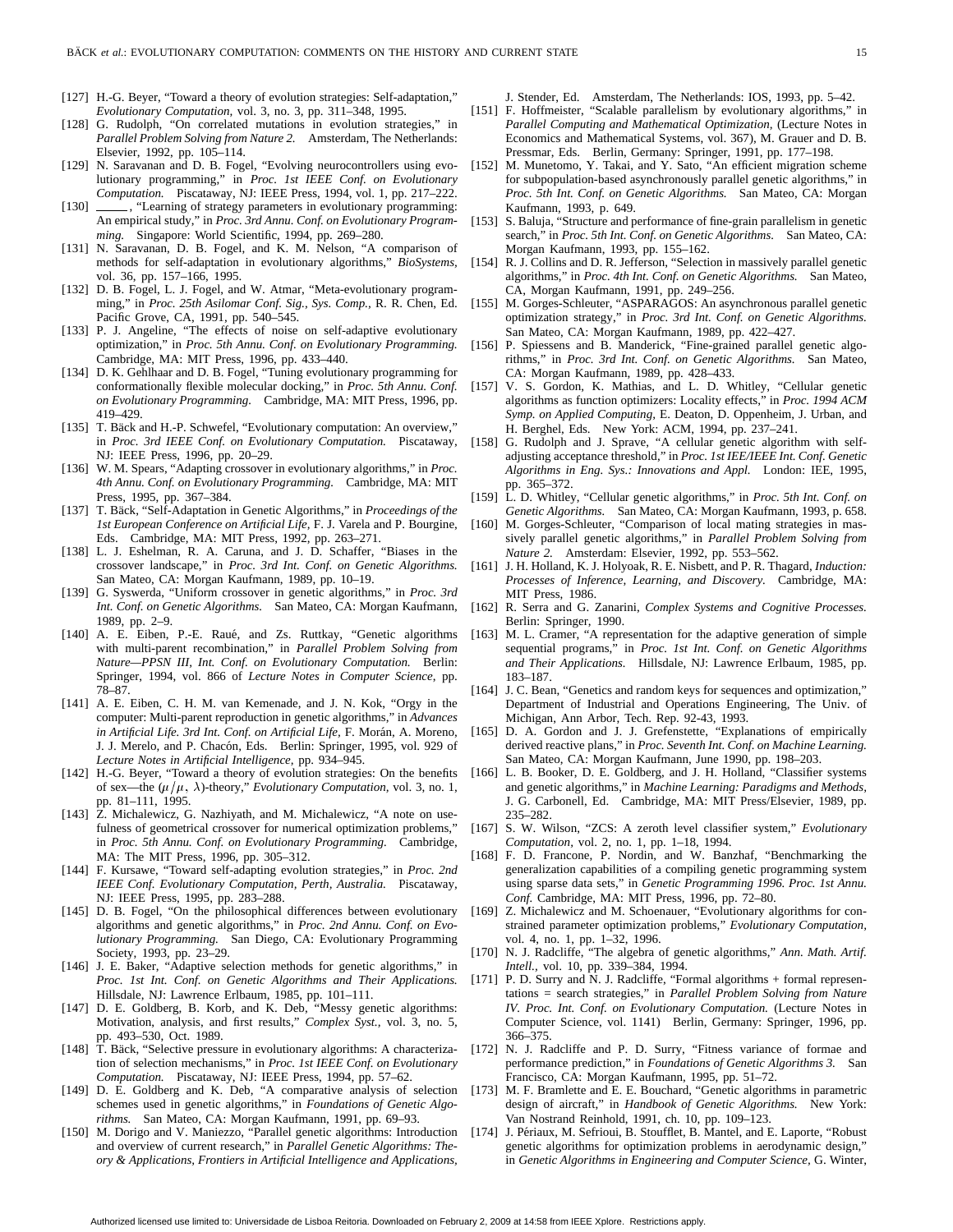19, pp. 371–396.

- [175] M. Schoenauer, "Shape representations for evolutionary optimization and identification in structural mechanics," in *Genetic Algorithms in Engineering and Computer Science*, G. Winter, J. Périaux, M. Galán, and P. Cuesta, Eds. Chichester: Wiley, 1995, ch. 22, pp. 443–463.
- [176] E. Michielssen and D. S. Weile, "Electromagnetic system design using genetic algorithms," in *Genetic Algorithms in Engineering and Computer Science, G. Winter, J. Périaux, M. Galán, and P. Cuesta, Eds.* Chichester: Wiley, 1995, ch. 18, pp. 345–369.
- [177] B. Anderson, J. McDonnell, and W. Page, "Configuration optimization of mobile manipulators with equality constraints using evolutionary programming," in *Proc. 1st Annu. Conf. on Evolutionary Programming.* San Diego, CA: Evolutionary Programming Society, 1992, pp. 71–79.
- [178] J. R. McDonnell, B. L. Anderson, W. C. Page, and F. G. Pin, "Mobile manipulator configuration optimization using evolutionary programming," in *Proc 1st Annu. Conf. on Evolutionary Programming.* San Diego, CA: Evolutionary Programming Society, 1992, pp. 52–62.
- [179] J. D. Schaffer and L. J. Eshelman, "Designing multiplierless digital filters using genetic algorithms," in *Proc. 5th Int. Conf. on Genetic Algorithms.* San Mateo, CA: Morgan Kaufmann, 1993, pp. 439–444.
- [180] H.-G. Beyer, "Some aspects of the 'evolution strategy' for solving TSPlike optimization problems appearing at the design studies of a 0.5 Algorithms. San Mateo, CA: Morgan Kaufmann, 1993, pp. 439–444.<br>H.-G. Beyer, "Some aspects of the 'evolution strategy' for solving TSP-<br>like optimization problems appearing at the design studies of a 0.5<br>TeV  $e^+e^-$ -linear *2.* Amsterdam: Elsevier, 1992, pp. 361–370.
- [181] T. Bäck, J. Heistermann, C. Kappler, and M. Zamparelli, "Evolutionary algorithms support refueling of pressurized water reactors," in *Proc. 3rd IEEE Conference on Evolutionary Computation.* Piscataway, NJ: IEEE Press, 1996, pp. 104–108.
- [182] L. Davis, D. Orvosh, A. Cox, and Y. Qiu, "A genetic algorithm for survivable network design," in *Proc. 5th Int. Conf. on Genetic Algorithms.* San Mateo, CA: Morgan Kaufmann, 1993, pp. 408–415.
- [183] D. M. Levine, "A genetic algorithm for the set partitioning problem," in *Proc. 5th Int. Conf. on Genetic Algorithms.* San Mateo, CA: Morgan Kaufmann, 1993, pp. 481–487.
- [184] V. S. Gordon, A. P. W. Böhm, and L. D. Whitley, "A note on the performance of genetic algorithms on zero-one knapsack problems," in *Proc. 1994 ACM Symp. Applied Computing,* E. Deaton, D. Oppenheim, J. Urban, and H. Berghel, Eds. New York: ACM, 1994, pp. 194–195.
- [185] A. Olsen, "Penalty functions and the knapsack problem," in *Proc. 1st IEEE Conf. on Evolutionary Computation.* Piscataway, NJ: IEEE Press, 1994, pp. 554–558.
- [186] S. Khuri, T. Back, and J. Heitkötter, "An evolutionary approach to combinatorial optimization problems," in *Proc. 22nd Annu. ACM Computer Science Conf.,* D. Cizmar, Ed. New York: ACM, 1994, pp. 66–73.
- [187] R. Bruns, "Direct chromosome representation and advanced genetic operators for production scheduling," in *Proc. 1st Annu. Conf. on Evolutionary Programming.* San Diego, CA: Evolutionary Programming Society, 1992, pp. 352–359.
- [188] H.-L. Fang, P. Ross, and D. Corne, "A promising genetic algorithm approach to job-shop scheduling, rescheduling, and open-shop scheduling problems," in *Proc. 1st Annu. Conf. on Evolutionary Programming.* San Diego, CA: Evolutionary Programming Society, 1992, pp. 375–382.
- [189] J. L. Blanton and R. L. Wainwright, "Multiple vehicle routing with time and capacity constraints using genetic algorithms," in *Proc. 5th Int. Conf. on Genetic Algorithms.* San Mateo, CA: Morgan Kaufmann, 1993, pp. 452–459.
- [190] L. A. Cox, L. Davis, and Y. Qiu, "Dynamic anticipatory routing in circuit-switched telecommunications networks," in *Handbook of Genetic Algorithms.* New York: Van Nostrand Reinhold, 1991, ch. 11, pp. 109–143.
- [191] K. Juliff, "A multi-chromosome genetic algorithm for pallet loading," in *Proc. 5th Int. Conf. on Genetic Algorithms.* San Mateo, CA: Morgan Kaufmann, 1993, pp. 467–473.
- [192] S. Schulze-Kremer, "Genetic algorithms for protein ternary structure prediction," in *Parallel Genetic Algorithms: Theory & Applications,* J. Stender, Ed. Amsterdam: IOS, 1993, *Frontiers in Artificial Intelligence and Applications,* pp. 129–150.
- [193] R. Unger and J. Moult, "A genetic algorithm for 3D protein folding simulation," in *Proc. 5th Int. Conf. on Genetic Algorithms.* San Mateo, CA: Morgan Kaufmann, 1993, pp. 581–588.
- [194] D. C. Youvan, A. P. Arkin, and M. M. Yang, "Recursive ensemble mutagenesis: A combinatorial optimization technique for protein engineering," in *Parallel Problem Solving from Nature 2.* Amsterdam: Elsevier, 1992, pp. 401–410.
- [195] R. F. Walker, E. W. Haasdijk, and M. C. Gerrets, "Credit evaluation using a genetic algorithm," in *Intelligent Systems for Finance and Business.* Chichester: Wiley, 1995, ch. 3, pp. 39–59.
- J. Périaux, M. Galán, and P. Cuesta, Eds. Chichester: Wiley, 1995, ch. [196] S. Goonatilake and P. Treleaven, Eds., Intelligent Systems for Finance *and Business.* Chichester: Wiley, 1995.
	- [197] P. G. Harrald, "Evolutionary algorithms and economic models: A view," in *Proc. 5th Annu. Conf. on Evolutionary Programming.* Cambridge, MA: MIT Press, 1996, pp. 3–7.
	- [198] L. D. Whitley, "Genetic algorithms and neural networks," in *Genetic Algorithms in Engineering and Computer Science,* G. Winter, J. Periaux, ´ M. Galán, and P. Cuesta, Eds. Chichester, UK: Wiley, 1995, ch. 11, pp. 203–216.
	- [199] P. J. Angeline, G. M. Saunders, and J. B. Pollack, "An evolutionary algorithm that constructs recurrent neural networks," *IEEE Trans. Neural Networks,* vol. 5, no. 1, pp. 54–65, 1994.
	- W. Wienholt, "Minimizing the system error in feedforward neural networks with evolution strategy," in *Proc. Int. Conf. on Artificial Neural Networks,* S. Gielen and B. Kappen, Eds. London: Springer, 1993, pp. 490–493.
	- [201] M. Mandischer, "Genetic optimization and representation of neural networks," in *Proc. 4th Australian Conf. on Neural Networks,* P. Leong and M. Jabri, Eds. Sidney Univ., Dept. Elect. Eng., 1993, pp. 122–125.
	- [202] A. Homaifar and E. McCormick, "Full design of fuzzy controllers using genetic algorithms," in *Neural and Stochastic Methods in Image and Signal Processing,* S.-S. Chen, Ed. The International Society for Optical Engineering, 1992, vol. SPIE-1766, pp. 393–404.
	- [203] C. L. Karr, "Genetic algorithms for fuzzy controllers," *AI Expert,* vol. 6, no. 2, pp. 27–33, 1991.
	- [204] S. B. Haffner and A. V. Sebald, "Computer-aided design of fuzzy HVAC controllers using evolutionary programming," in *Proc. 2nd Annu. Conf. on Evolutionary Programming.* San Diego, CA: Evolutionary Programming Society, 1993, , pp. 98–107.
	- [205] P. Thrift, "Fuzzy logic synthesis with genetic algorithms," in *Proc. 4th Int. Conf. on Genetic Algorithms.* San Mateo, CA, Morgan Kaufmann, 1991, pp. 514–518.
	- [206] P. Wang and D. P. Kwok, "Optimal fuzzy PID control based on genetic algorithm," in *Proc. 1992 Int. Conf. on Industrial Electronics, Control, and Instrumentation.* Piscataway, NJ: IEEE Press, 1992, vol. 2, pp. 977–981.
	- [207] D. C. Dennett, *Darwin's Dangerous Idea,* New York: Touchstone, 1995.
	- [208] J. C. Bezdek, "What is computational intelligence?" in *Computational Intelligence: Imitating Life,* J. M. Zurada, R. J. Marks II, and Ch. J. Robinson, Eds. New York: IEEE Press, 1994, pp. 1–12.
	- [209] N. Cercone and G. McCalla, "Ten years of computational intelligence," *Computational Intelligence,* vol. 10, no. 4, pp. i–vi, 1994.
	- [210] J. Schull, "The view from the adaptive landscape," in *Parallel Problem Solving from Nature—Proc. 1st Workshop PPSN I,* Berlin: Springer, 1991, vol. 496 of *Lecture Notes in Computer Science*, pp. 415–427.
	- [211] C. M. Fonseca and P. J. Fleming, "An overview of evolutionary algorithms in multiobjective optimization," *Evolutionary Computation,* vol. 3, no. 1, pp. 1–16, 1995.
	- [212] J. Lis and A. E. Eiben, "Multi-sexual genetic algorithm for multiobjective optimization," in *Proc. 4th IEEE Conf. Evolutionary Computation, Indianapolis, IN* Piscataway, NJ: IEEE Press, 1997.
	- [213] E. Ronald, "When selection meets seduction," in *Genetic Algorithms: Proc. 6th Int. Conf.* San Francisco, CA: Morgan Kaufmann, 1995, pp. 167–173.
	- [214] S. A. Kauffman, *The Origins of Order. Self-Organization and Selection in Evolution.* New York: Oxford Univ. Press, 1993.
	- [215] P. J. Angeline and J. B. Pollack, "Competitive environments evolve better solutions for complex tasks," in *Proc. 5th Int. Conf. on Genetic Algorithms.* San Mateo, CA: Morgan Kaufmann, 1993, pp. 264–270.
	- [216] W. D. Hillis, "Co-evolving parasites improve simulated evolution as an optimization procedure," in *Emergent Computation. Self-Organizing, Collective, and Cooperative Phenomena in Natural and Artificial Computing Networks.* Cambridge, MA: MIT Press, 1990, pp. 228–234.
	- [217] J. Paredis, "Coevolutionary life-time learning," in *Parallel Problem Solving from Nature IV. Proc. Int. Conf. on Evolutionary Computation.* (Lecture Notes in Computer Science, vol. 1141). Berlin, Germany: Springer, 1996, pp. 72–80.
	- [218] N. N. Schraudolph and R. K. Belew, "Dynamic parameter encoding for genetic algorithms," *Machine Learning,* vol. 9, pp. 9–21, 1992.
	- [219] R. W. Anderson, "Genetic mechanisms underlying the Baldwin effect are evident in natural antibodies," in *Proc. 4th Annu. Conf. on Evolutionary Programming.* Cambridge, MA: MIT Press, 1995, pp. 547–564.
	- [220] S. Forrest, Ed., *Emergent Computation. Self-Organizing, Collective, and Cooperative Phenomena in Natural and Artificial Computing Networks.* Cambridge, MA: MIT Press, 1990.